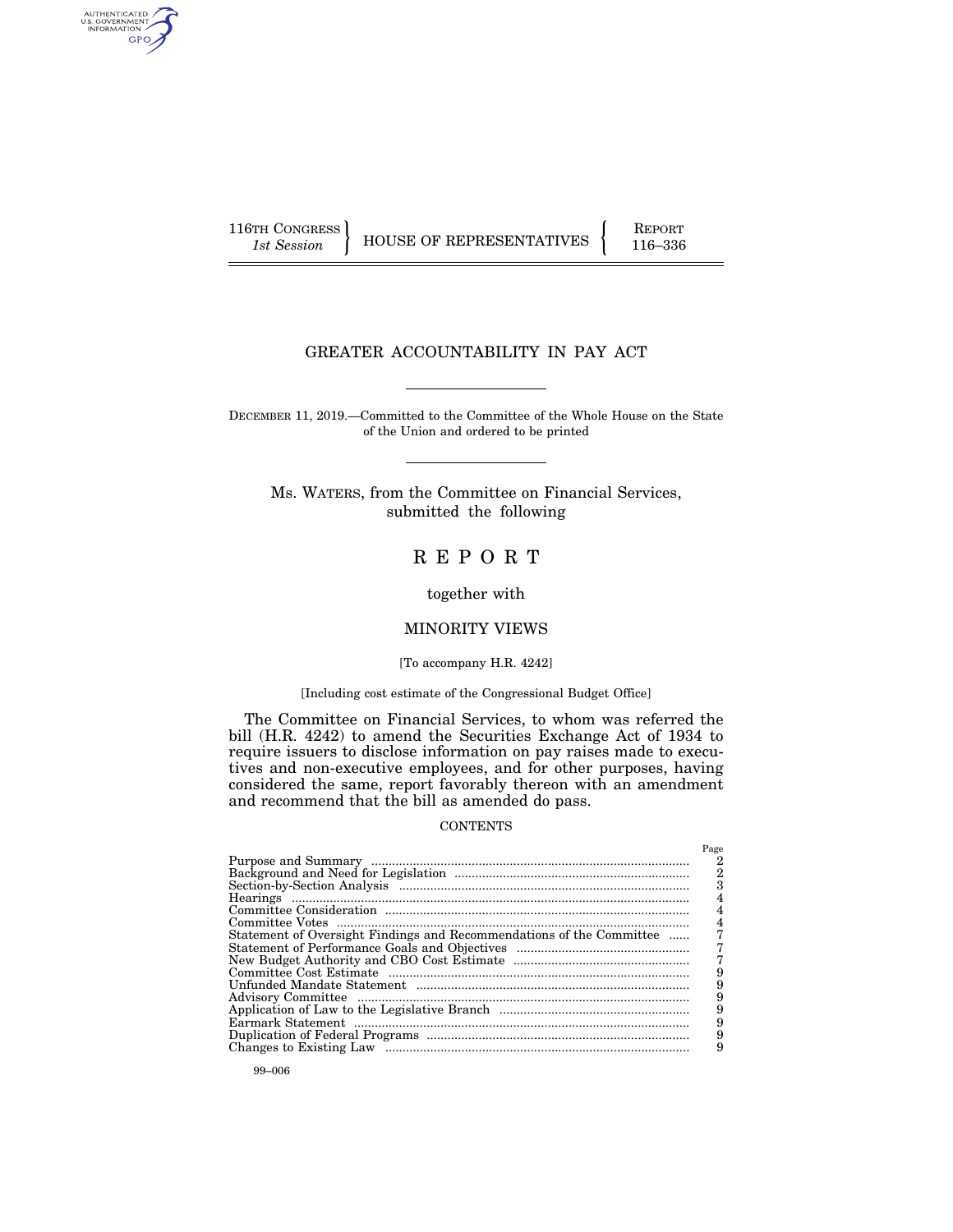The amendment is as follows:

Strike all after the enacting clause and insert the following:

#### **SECTION 1. SHORT TITLE.**

This Act may be cited as the "Greater Accountability in Pay Act".

**SEC. 2. PAY RAISE DISCLOSURES.** 

Section 13 of the Securities Exchange Act of 1934 (15 U.S.C. 78m) is amended by adding at the end the following:

''(s) PAY RAISE DISCLOSURES.—An issuer required to file an annual report under this section or section 15(d), that is not an emerging growth company, shall include in such report—

" $(1)$  the percentage increase in the median of the annual total compensation of all executive officers (as such term is defined in section 240.3b–7 of title 17, Code of Federal Regulations) of the issuer over the last completed fiscal year;

 $(2)$  the percentage increase in the median of the annual total compensation of all employees of the issuer, excluding executive officers, over the last completed fiscal year;

"(3) the ratio of the percentage described in paragraph (1) to the percentage described in paragraph (2);

" $(4)$  a comparison of the percentage described in paragraph  $(1)$  to the percentage change over the same period in the Consumer Price Index for All Urban Consumers published by the Bureau of Labor Statistics of the Department of Labor; and

"(5) a comparison of the percentage described in paragraph  $(2)$  to the percentage change over the same period in the Consumer Price Index for All Urban Consumers published by the Bureau of Labor Statistics of the Department of Labor.''.

# PURPOSE AND SUMMARY

On September 6, 2019, Representative Nydia Velázquez introduced H.R. 4242, the Greater Accountability in Pay Act of 2019. H.R. 4242 would require public companies to annually disclose the percentage increase in the median of the annual total compensation of all executives and the percentage increase in the median of the annual total compensation of all employees, excluding the executives. This bill would also require public companies to disclose how these two pay raise percentages compare to the rate of inflation, as well as, the ratio between the two pay raise percentages.

#### BACKGROUND AND NEED FOR LEGISLATION

Income inequality is a growing concern both worldwide and in the United States. Federal Reserve Chairman Jerome Powell has described the problem of income inequality as one of the biggest challenges facing the United States, stating that ''the US lags now in [economic] mobility."<sup>1</sup> While compensation of corporate executives have continued to rise, median worker wages have remained stagnant. In fact, a recent Pew Research Center study shows that today's real average wage has about the same purchasing power as it did 40 years ago.2 However, compensation for companies' Chief Executive Officers (CEOs) now dwarfs that of employees. According to an analysis of the largest 350 U.S. firms ranked by sales by the Economic Policy Institute, in 1965 the average CEO was paid 20

<sup>1</sup>Transcript of Teach Town Hall, Federal Reserve Board of Governors (Feb. 6, 2019), *available at* https://www.federalreserve.gov/mediacenter/files/teacher-town-hall-transcript-20190206.pdf.

<sup>&</sup>lt;sup>2</sup> Drew Desilver, For Most U.S. Workers, Real Wages Have Barely Budged in Decades, Pew<br>Research Center (Aug. 7, 2018), *available at* https://www.pewresearch.org/fact-tank/2018/08/07/<br>for-most-us-workers-real-wages-have-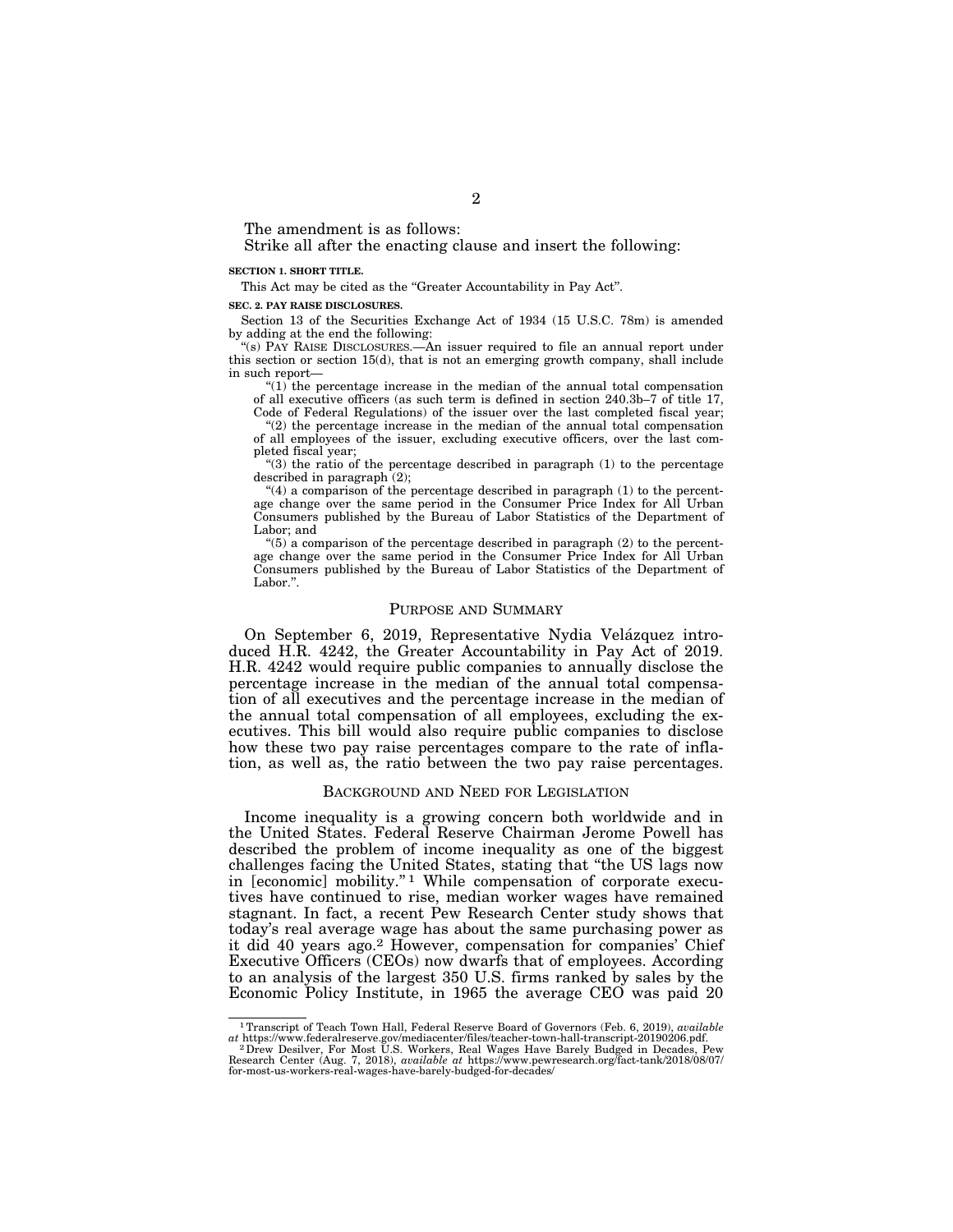times the average worker.<sup>3</sup> In 1989 the average CEO was paid 58 times the average worker. In 2017, CEO compensation surged, with the average CEO receiving 312 times that of the average worker. This trend is the result, in part, of workers' wages not keeping pace with inflation, while executives have received yearly salary raises. For example, according to the Economic Policy Institute, the average CEO from one of the 350 largest firms received a 17.6% raise in 2017, while the typical worker in those same firms received just a 0.3% raise.4

A representative of the AFL–CIO testified before the Subcommittee on Investor Protection, Entrepreneurship, and Capital Markets that ''there is a substantial body of research that shows correlations between out-of-balance pay ratios and a number of poor performance indicators—in particular, the morale of the workforce, as well as its productivity and loyalty—while balanced pay ratios are indicators of strong long-term performance.'' Because of the importance that pay ratios have on a company's long-term performance, the representative noted that investors need this type of information ''[i]n order to be the rational decision makers that the market expects investors to be.'' In addition, Steven Clifford, former CEO of King Broadcasting and former CEO of National Mobile Television, testified, "I support all legislation that would help constrain excessive CEO pay and buybacks, so therefore I am in favor of legislation to require disclosure of information on pay raises made to executives and non-executive employees . . .'' In addition to Mr. Clifford, this bill is supported by Public Citizen, AFL– CIO, and Americans for Financial Reform.

#### SECTION-BY-SECTION ANALYSIS

### *Section 1. Short title*

This section states that the short title of the bill is the Greater Accountability in Pay Act of 2019.

#### *Section 2. Pay raise disclosures*

Section 2 amends Section 13 of the Securities Exchange Act of 1934 by adding a new subsection (s) that requires companies, other than emerging growth companies, to file annual reports with the SEC under this section or section 15(d) to report the following information related to pay raises.

Paragraph (1) of the new subsection (s) requires companies to disclose the percentage increase in the median of the annual total compensation of all executive officers over the last completed fiscal year;

Paragraph (2) of the new subsection (s) requires companies to disclose the percentage increase in the median of the annual total compensation of all employees, excluding executive officers, over the last completed fiscal year;

Paragraph (3) of the new subsection (s) requires companies to disclose the ratio of the percentage described in paragraph (1) to the percentage described in paragraph (2).

<sup>3</sup>Lawrence Mishel and Jessica Schieder, *CEO Compensation Surged in 2017*, Economic Policy Institute (Aug. 16, 2018), *available at* https://www.epi.org/publication/ceo-compensation-surged-in-2017/. 4 *Id*.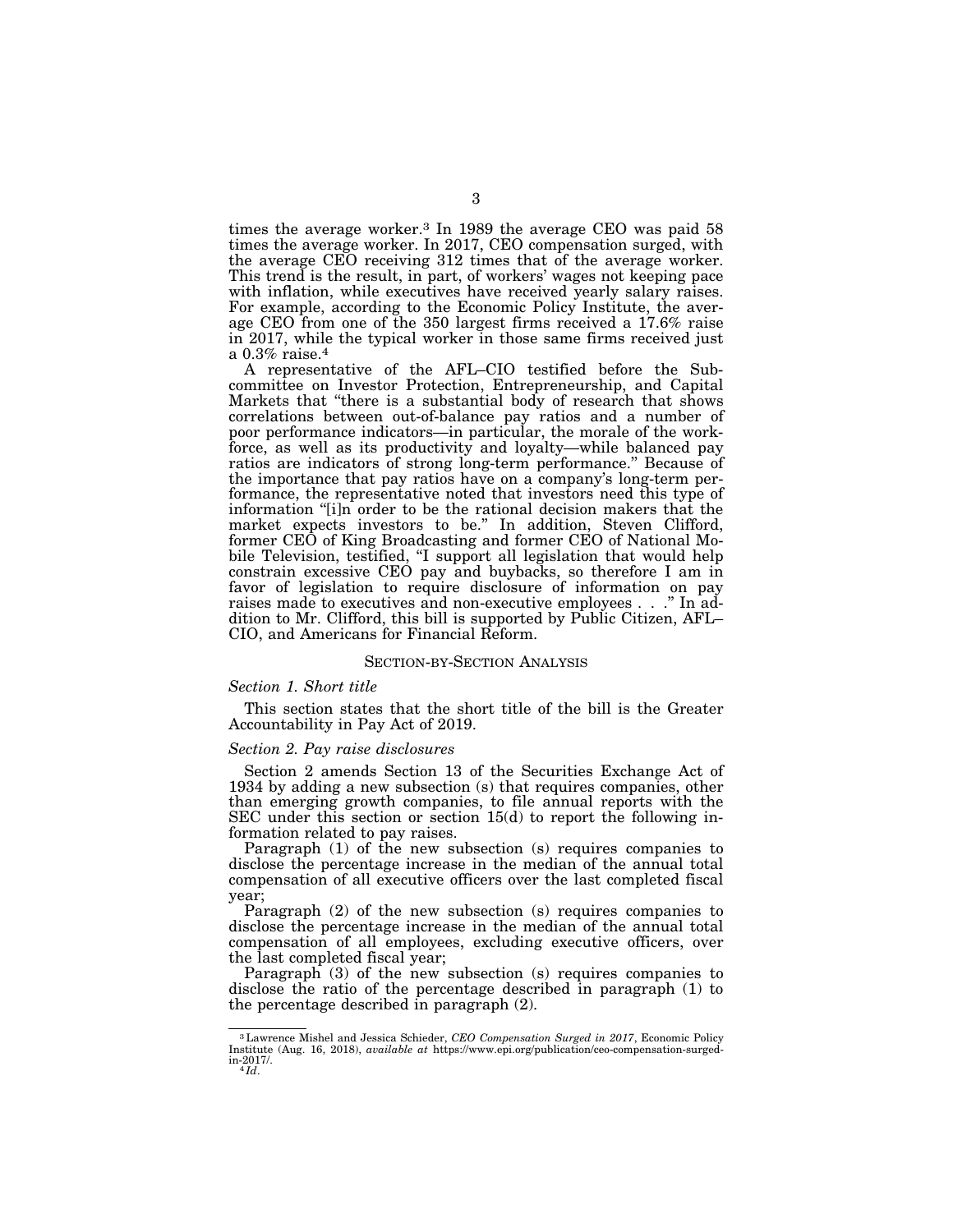Paragraph (4) of the new subsection (s) requires companies to disclose a comparison of the percentage increase described in paragraph (1) to the percentage change in the Consumer Price Index for All Urban Consumers published by the Department of Labor;

Paragraph  $(5)$  of the new subsection  $(s)$  requires companies to disclose the percentage increase described in paragraph (2) to the percentage change in the Consumer Price Index for All Urban Consumers published by the Department of Labor.

# **HEARINGS**

For the purposes of section 103(i) of H. Res. 6 for the 116th Congress, the Committee on Financial Services' Subcommittee on Investor Protection, Entrepreneurship, and Capital Markets held a hearing to consider H.R. 4242 entitled, ''Promoting Economic Growth: A Review of Proposals to Strengthen the Rights and Protection for Workers,'' on May 15, 2019. Testifying before the Committee was Steve Clifford, Author and former CEO of King Broadcasting Company; Heather Slavkin Corzo, Director of Capital Markets Policy, AFL–CIO; Abigail Disney, Ph.D., President of Fork Films and Chair and Co-founder of Level Forward; Nili Gilbert, Cofounder and Portfolio Manager, Matarin Capital Management; and James R. Copland, Senior Fellow and Director, Legal Policy, Manhattan Institute for Policy Research.

### COMMITTEE CONSIDERATION

The Committee on Financial Services met in open session on September 18, 2019 and ordered H.R. 4242 to be reported favorably to the House  $32-21$ .

## COMMITTEE VOTES AND ROLL CALL VOTES

In compliance with clause 3(b) of rule XIII of the Rules of the House of Representatives, the Committee advises that the following roll call votes occurred during the Committee's consideration of H.R. 4242.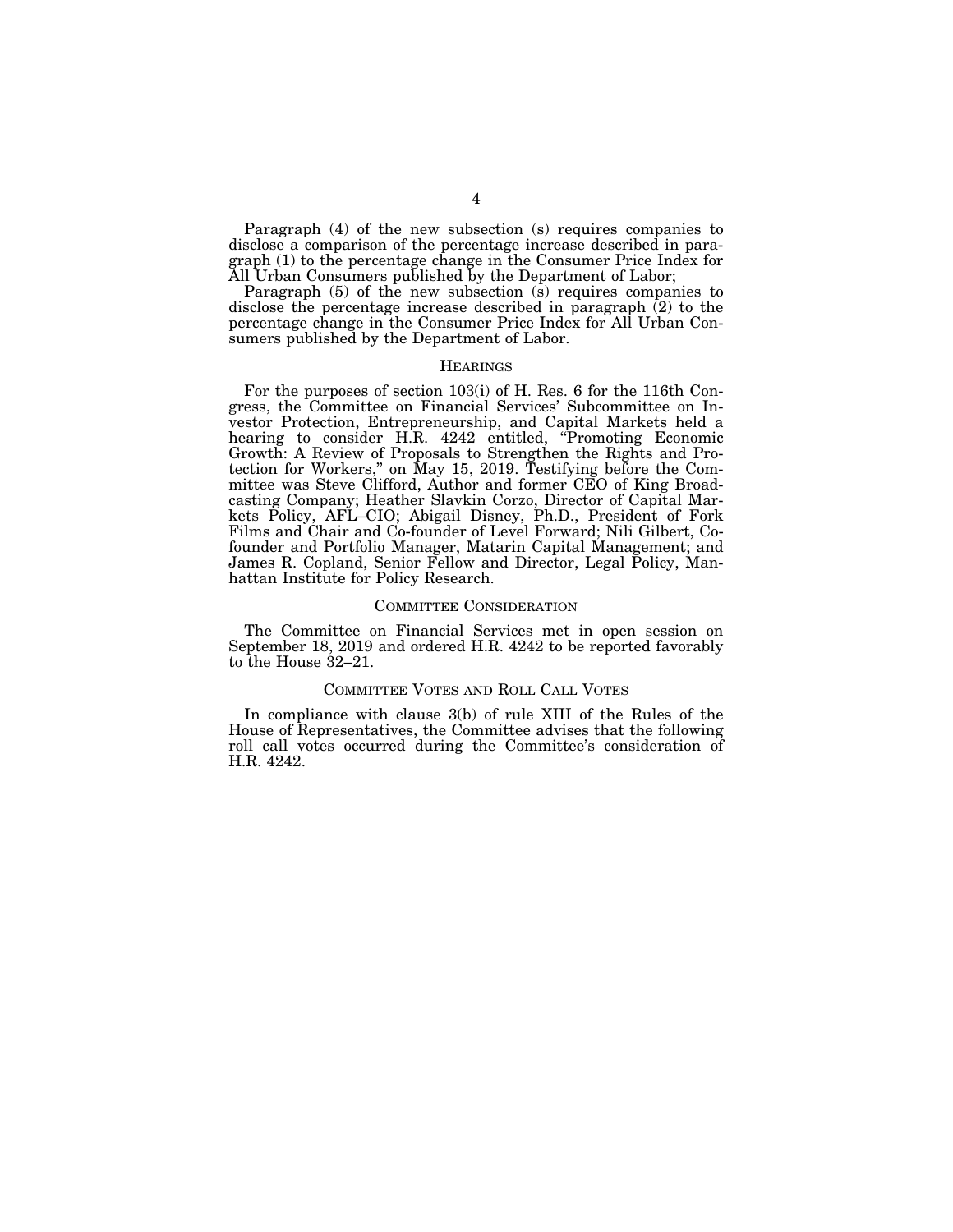| Present | Representatives             | Ayes                    | Nays                    |
|---------|-----------------------------|-------------------------|-------------------------|
|         | Ms. Waters, Chairwoman      | X                       |                         |
|         | Mrs. Maloney                | $\overline{\mathbf{x}}$ |                         |
|         | Ms. Velázquez               | x                       |                         |
|         | Mr. Sherman                 | Х                       |                         |
|         | Mr. Meeks                   | X                       |                         |
|         | Mr. Clay                    | $\overline{\mathbf{x}}$ |                         |
|         | Mr. Scott                   | X                       |                         |
|         | Mr. Green                   | x                       |                         |
|         |                             |                         |                         |
|         | Mr. Cleaver                 | X                       |                         |
|         | Mr. Perlmutter              | X                       |                         |
|         | Mr. Himes                   | X                       |                         |
|         | Mr. Foster                  | $\overline{\mathbf{x}}$ |                         |
|         | Mrs. Beatty                 |                         |                         |
|         | Mr. Heck                    | X                       |                         |
|         | Mr. Vargas                  | $\overline{\mathbf{x}}$ |                         |
|         | Mr. Gottheimer              | X                       |                         |
|         | Mr. Gonzalez (TX)           | х                       |                         |
|         | Mr. Lawson                  | X                       |                         |
|         | Mr. San Nicolas             |                         |                         |
|         | Ms. Tlaib                   | Х                       |                         |
|         | Ms. Porter                  | X                       |                         |
|         | Ms. Axne                    | $\overline{\mathbf{x}}$ |                         |
|         |                             |                         |                         |
|         | Mr. Casten                  | x                       |                         |
|         | Ms. Pressley                | X                       |                         |
|         | Mr. McAdams                 | $\overline{\mathbf{x}}$ |                         |
|         | Ms. Ocasio-Cortez           | X                       |                         |
|         | Ms. Wexton                  | X                       |                         |
|         | Mr. Lynch                   | X                       |                         |
|         | Ms. Gabbard                 | $\overline{\mathbf{x}}$ |                         |
|         | Ms. Adams                   |                         |                         |
|         | Ms. Dean                    | X                       |                         |
|         | Mr. Garcia (IL)             | $\overline{\mathbf{x}}$ |                         |
|         | Ms. Garcia (TX)             | X                       |                         |
|         | Mr. Phillips                | x                       |                         |
| 34      |                             |                         |                         |
|         | Mr. McHenry, Ranking Member |                         | х                       |
|         | Mrs. Wagner                 |                         | X                       |
|         | Mr. King                    |                         |                         |
|         | Mr. Lucas                   |                         | X                       |
|         | Mr. Posey                   |                         | X                       |
|         |                             |                         |                         |
|         | Mr. Luetkemeyer             |                         | X                       |
|         |                             |                         |                         |
|         | Mr. Duffy                   |                         |                         |
|         | Mr. Huizenga                |                         | $\bar{\mathbf{x}}$      |
|         | Mr. Stivers                 |                         |                         |
|         | Mr. Barr                    |                         | x                       |
|         | Mr. Tipton                  |                         | X                       |
|         | Mr. Williams                |                         | X                       |
|         | Mr. Hill                    |                         | x                       |
|         | Mr. Emmer                   |                         | X                       |
|         | Mr. Zeldin                  |                         | X                       |
|         | Mr. Loudermilk              |                         |                         |
|         | Mr. Mooney                  |                         | X                       |
|         |                             |                         | $\overline{\mathbf{x}}$ |
|         | Mr. Davidson                |                         | X                       |
|         | Mr. Budd                    |                         | x                       |
|         | Mr. Kustoff                 |                         | X                       |
|         | Mr. Hollingsworth           |                         | $\bar{\mathbf{x}}$      |
|         | Mr. Gonzalez (OH)           |                         | $\bar{\mathbf{x}}$      |
|         | Mr. Rose                    |                         | $\overline{\mathbf{x}}$ |
|         | Mr. Steil                   |                         | x                       |
|         | Mr. Gooden                  |                         | X                       |
| 26      | Mr. Riggleman               |                         |                         |

| <b>Committee on Financial Services</b> |
|----------------------------------------|
| <b>Full Committee</b>                  |
| 116th Congress (1st Session)           |

Date: 9/18/2019

Measure H.R. 4242

Amendment No. 7a

Offered by:\_ Huizenga to Velazquez ANS "on behalf of Gonzalez"

| Agreed<br>To  | Yes  | I No | Prsnt | Wdrn |  |
|---------------|------|------|-------|------|--|
| Voice<br>Vote | Ayes |      |       | Nays |  |
|               |      |      |       |      |  |

| 1 Record |                 |
|----------|-----------------|
| Vote     |                 |
|          | 32 Ayes-21 Noes |
|          |                 |

5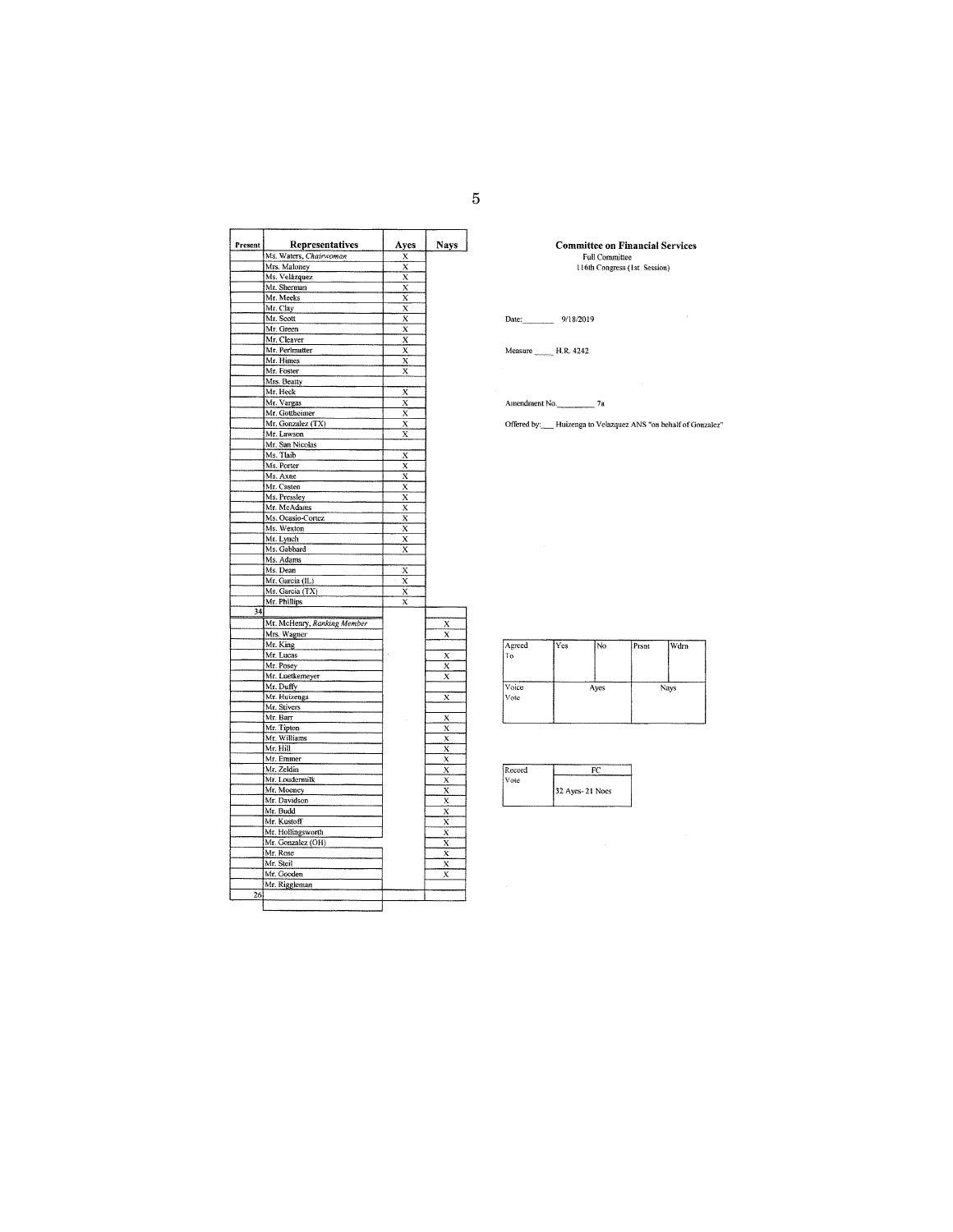| Representatives<br>Ms. Waters, Chairwoman<br>X<br>Mrs. Maloney<br>x<br>X<br>Ms. Velázquez<br>x<br>Mr. Sherman<br>$\overline{\mathbf{x}}$<br>Mr. Meeks<br>$\mathbf{\bar{x}}$<br>Mr. Clay<br>Mr. Scott<br>$\overline{\mathbf{x}}$<br>$\overline{\mathbf{x}}$<br>Mr. Green<br>Mr. Cleaver<br>x<br>$\overline{\mathbf{x}}$<br>Mr. Perlmutter<br>$\overline{\mathbf{x}}$<br>Mr. Himes<br>Mr. Foster<br>X<br>Mrs. Beatty<br>Mr. Heck<br>X<br>Mr. Vargas<br>X<br>Mr. Gottheimer<br>X<br>Mr. Gonzalez (TX)<br>X<br>$\overline{\mathbf{x}}$<br>Mr. Lawson<br>Mr. San Nicolas<br>Ms. Tlaib<br>X<br>Ms. Porter<br>X<br>Ms. Axne<br>X<br>Mr. Casten<br>X<br>Ms. Pressley<br>X<br>X<br>Mr. McAdams<br>Ms. Ocasio-Cortez<br>X<br>Ms. Wexton<br>X<br>$\overline{x}$<br>Mr. Lynch<br>Ms. Gabbard<br>X<br>Ms. Adams<br>Ms. Dean<br>X<br>Mr. Garcia (IL)<br>x<br>Ms. Garcia (TX)<br>X<br>Mr. Phillips<br>X<br>34<br>Mr. McHenry, Ranking Member<br>Mrs. Wagner<br>Mr. King<br>Mr. Lucas<br>Mr. Posey<br>Mr. Luetkemeyer<br>Mr. Duffy<br>Mr. Huizenga<br>Mr. Stivers<br>Mr. Barr<br>Mr. Tipton<br>Mr. Williams<br>Mr. Hill<br>Mr. Emmer<br>Mr. Zeldin<br>Mr. Loudermilk<br>Mr. Mooney<br>Mr. Davidson<br>Mr. Budd<br>Mr. Kustoff<br>Mr. Hollingsworth<br>Mr. Gonzalez (OH)<br>Mr. Rose<br>Mr. Steil | Nays                    |
|----------------------------------------------------------------------------------------------------------------------------------------------------------------------------------------------------------------------------------------------------------------------------------------------------------------------------------------------------------------------------------------------------------------------------------------------------------------------------------------------------------------------------------------------------------------------------------------------------------------------------------------------------------------------------------------------------------------------------------------------------------------------------------------------------------------------------------------------------------------------------------------------------------------------------------------------------------------------------------------------------------------------------------------------------------------------------------------------------------------------------------------------------------------------------------------------------------------------------------------------------------------------------------|-------------------------|
|                                                                                                                                                                                                                                                                                                                                                                                                                                                                                                                                                                                                                                                                                                                                                                                                                                                                                                                                                                                                                                                                                                                                                                                                                                                                                  |                         |
|                                                                                                                                                                                                                                                                                                                                                                                                                                                                                                                                                                                                                                                                                                                                                                                                                                                                                                                                                                                                                                                                                                                                                                                                                                                                                  |                         |
|                                                                                                                                                                                                                                                                                                                                                                                                                                                                                                                                                                                                                                                                                                                                                                                                                                                                                                                                                                                                                                                                                                                                                                                                                                                                                  |                         |
|                                                                                                                                                                                                                                                                                                                                                                                                                                                                                                                                                                                                                                                                                                                                                                                                                                                                                                                                                                                                                                                                                                                                                                                                                                                                                  |                         |
|                                                                                                                                                                                                                                                                                                                                                                                                                                                                                                                                                                                                                                                                                                                                                                                                                                                                                                                                                                                                                                                                                                                                                                                                                                                                                  |                         |
|                                                                                                                                                                                                                                                                                                                                                                                                                                                                                                                                                                                                                                                                                                                                                                                                                                                                                                                                                                                                                                                                                                                                                                                                                                                                                  |                         |
|                                                                                                                                                                                                                                                                                                                                                                                                                                                                                                                                                                                                                                                                                                                                                                                                                                                                                                                                                                                                                                                                                                                                                                                                                                                                                  |                         |
|                                                                                                                                                                                                                                                                                                                                                                                                                                                                                                                                                                                                                                                                                                                                                                                                                                                                                                                                                                                                                                                                                                                                                                                                                                                                                  |                         |
|                                                                                                                                                                                                                                                                                                                                                                                                                                                                                                                                                                                                                                                                                                                                                                                                                                                                                                                                                                                                                                                                                                                                                                                                                                                                                  |                         |
|                                                                                                                                                                                                                                                                                                                                                                                                                                                                                                                                                                                                                                                                                                                                                                                                                                                                                                                                                                                                                                                                                                                                                                                                                                                                                  |                         |
|                                                                                                                                                                                                                                                                                                                                                                                                                                                                                                                                                                                                                                                                                                                                                                                                                                                                                                                                                                                                                                                                                                                                                                                                                                                                                  |                         |
|                                                                                                                                                                                                                                                                                                                                                                                                                                                                                                                                                                                                                                                                                                                                                                                                                                                                                                                                                                                                                                                                                                                                                                                                                                                                                  |                         |
|                                                                                                                                                                                                                                                                                                                                                                                                                                                                                                                                                                                                                                                                                                                                                                                                                                                                                                                                                                                                                                                                                                                                                                                                                                                                                  |                         |
|                                                                                                                                                                                                                                                                                                                                                                                                                                                                                                                                                                                                                                                                                                                                                                                                                                                                                                                                                                                                                                                                                                                                                                                                                                                                                  |                         |
|                                                                                                                                                                                                                                                                                                                                                                                                                                                                                                                                                                                                                                                                                                                                                                                                                                                                                                                                                                                                                                                                                                                                                                                                                                                                                  |                         |
|                                                                                                                                                                                                                                                                                                                                                                                                                                                                                                                                                                                                                                                                                                                                                                                                                                                                                                                                                                                                                                                                                                                                                                                                                                                                                  |                         |
|                                                                                                                                                                                                                                                                                                                                                                                                                                                                                                                                                                                                                                                                                                                                                                                                                                                                                                                                                                                                                                                                                                                                                                                                                                                                                  |                         |
|                                                                                                                                                                                                                                                                                                                                                                                                                                                                                                                                                                                                                                                                                                                                                                                                                                                                                                                                                                                                                                                                                                                                                                                                                                                                                  |                         |
|                                                                                                                                                                                                                                                                                                                                                                                                                                                                                                                                                                                                                                                                                                                                                                                                                                                                                                                                                                                                                                                                                                                                                                                                                                                                                  |                         |
|                                                                                                                                                                                                                                                                                                                                                                                                                                                                                                                                                                                                                                                                                                                                                                                                                                                                                                                                                                                                                                                                                                                                                                                                                                                                                  |                         |
|                                                                                                                                                                                                                                                                                                                                                                                                                                                                                                                                                                                                                                                                                                                                                                                                                                                                                                                                                                                                                                                                                                                                                                                                                                                                                  |                         |
|                                                                                                                                                                                                                                                                                                                                                                                                                                                                                                                                                                                                                                                                                                                                                                                                                                                                                                                                                                                                                                                                                                                                                                                                                                                                                  |                         |
|                                                                                                                                                                                                                                                                                                                                                                                                                                                                                                                                                                                                                                                                                                                                                                                                                                                                                                                                                                                                                                                                                                                                                                                                                                                                                  |                         |
|                                                                                                                                                                                                                                                                                                                                                                                                                                                                                                                                                                                                                                                                                                                                                                                                                                                                                                                                                                                                                                                                                                                                                                                                                                                                                  |                         |
|                                                                                                                                                                                                                                                                                                                                                                                                                                                                                                                                                                                                                                                                                                                                                                                                                                                                                                                                                                                                                                                                                                                                                                                                                                                                                  |                         |
|                                                                                                                                                                                                                                                                                                                                                                                                                                                                                                                                                                                                                                                                                                                                                                                                                                                                                                                                                                                                                                                                                                                                                                                                                                                                                  |                         |
|                                                                                                                                                                                                                                                                                                                                                                                                                                                                                                                                                                                                                                                                                                                                                                                                                                                                                                                                                                                                                                                                                                                                                                                                                                                                                  |                         |
|                                                                                                                                                                                                                                                                                                                                                                                                                                                                                                                                                                                                                                                                                                                                                                                                                                                                                                                                                                                                                                                                                                                                                                                                                                                                                  |                         |
|                                                                                                                                                                                                                                                                                                                                                                                                                                                                                                                                                                                                                                                                                                                                                                                                                                                                                                                                                                                                                                                                                                                                                                                                                                                                                  |                         |
|                                                                                                                                                                                                                                                                                                                                                                                                                                                                                                                                                                                                                                                                                                                                                                                                                                                                                                                                                                                                                                                                                                                                                                                                                                                                                  |                         |
|                                                                                                                                                                                                                                                                                                                                                                                                                                                                                                                                                                                                                                                                                                                                                                                                                                                                                                                                                                                                                                                                                                                                                                                                                                                                                  |                         |
|                                                                                                                                                                                                                                                                                                                                                                                                                                                                                                                                                                                                                                                                                                                                                                                                                                                                                                                                                                                                                                                                                                                                                                                                                                                                                  |                         |
|                                                                                                                                                                                                                                                                                                                                                                                                                                                                                                                                                                                                                                                                                                                                                                                                                                                                                                                                                                                                                                                                                                                                                                                                                                                                                  |                         |
|                                                                                                                                                                                                                                                                                                                                                                                                                                                                                                                                                                                                                                                                                                                                                                                                                                                                                                                                                                                                                                                                                                                                                                                                                                                                                  |                         |
|                                                                                                                                                                                                                                                                                                                                                                                                                                                                                                                                                                                                                                                                                                                                                                                                                                                                                                                                                                                                                                                                                                                                                                                                                                                                                  |                         |
|                                                                                                                                                                                                                                                                                                                                                                                                                                                                                                                                                                                                                                                                                                                                                                                                                                                                                                                                                                                                                                                                                                                                                                                                                                                                                  |                         |
|                                                                                                                                                                                                                                                                                                                                                                                                                                                                                                                                                                                                                                                                                                                                                                                                                                                                                                                                                                                                                                                                                                                                                                                                                                                                                  | X                       |
|                                                                                                                                                                                                                                                                                                                                                                                                                                                                                                                                                                                                                                                                                                                                                                                                                                                                                                                                                                                                                                                                                                                                                                                                                                                                                  | x                       |
|                                                                                                                                                                                                                                                                                                                                                                                                                                                                                                                                                                                                                                                                                                                                                                                                                                                                                                                                                                                                                                                                                                                                                                                                                                                                                  |                         |
|                                                                                                                                                                                                                                                                                                                                                                                                                                                                                                                                                                                                                                                                                                                                                                                                                                                                                                                                                                                                                                                                                                                                                                                                                                                                                  | X                       |
|                                                                                                                                                                                                                                                                                                                                                                                                                                                                                                                                                                                                                                                                                                                                                                                                                                                                                                                                                                                                                                                                                                                                                                                                                                                                                  | X                       |
|                                                                                                                                                                                                                                                                                                                                                                                                                                                                                                                                                                                                                                                                                                                                                                                                                                                                                                                                                                                                                                                                                                                                                                                                                                                                                  | $\overline{\mathbf{x}}$ |
|                                                                                                                                                                                                                                                                                                                                                                                                                                                                                                                                                                                                                                                                                                                                                                                                                                                                                                                                                                                                                                                                                                                                                                                                                                                                                  |                         |
|                                                                                                                                                                                                                                                                                                                                                                                                                                                                                                                                                                                                                                                                                                                                                                                                                                                                                                                                                                                                                                                                                                                                                                                                                                                                                  | X                       |
|                                                                                                                                                                                                                                                                                                                                                                                                                                                                                                                                                                                                                                                                                                                                                                                                                                                                                                                                                                                                                                                                                                                                                                                                                                                                                  |                         |
|                                                                                                                                                                                                                                                                                                                                                                                                                                                                                                                                                                                                                                                                                                                                                                                                                                                                                                                                                                                                                                                                                                                                                                                                                                                                                  | X                       |
|                                                                                                                                                                                                                                                                                                                                                                                                                                                                                                                                                                                                                                                                                                                                                                                                                                                                                                                                                                                                                                                                                                                                                                                                                                                                                  | x                       |
|                                                                                                                                                                                                                                                                                                                                                                                                                                                                                                                                                                                                                                                                                                                                                                                                                                                                                                                                                                                                                                                                                                                                                                                                                                                                                  | X                       |
|                                                                                                                                                                                                                                                                                                                                                                                                                                                                                                                                                                                                                                                                                                                                                                                                                                                                                                                                                                                                                                                                                                                                                                                                                                                                                  | $\overline{x}$          |
|                                                                                                                                                                                                                                                                                                                                                                                                                                                                                                                                                                                                                                                                                                                                                                                                                                                                                                                                                                                                                                                                                                                                                                                                                                                                                  | $\overline{\mathbf{x}}$ |
|                                                                                                                                                                                                                                                                                                                                                                                                                                                                                                                                                                                                                                                                                                                                                                                                                                                                                                                                                                                                                                                                                                                                                                                                                                                                                  | $\overline{\mathsf{x}}$ |
|                                                                                                                                                                                                                                                                                                                                                                                                                                                                                                                                                                                                                                                                                                                                                                                                                                                                                                                                                                                                                                                                                                                                                                                                                                                                                  | X                       |
|                                                                                                                                                                                                                                                                                                                                                                                                                                                                                                                                                                                                                                                                                                                                                                                                                                                                                                                                                                                                                                                                                                                                                                                                                                                                                  | X                       |
|                                                                                                                                                                                                                                                                                                                                                                                                                                                                                                                                                                                                                                                                                                                                                                                                                                                                                                                                                                                                                                                                                                                                                                                                                                                                                  | X                       |
|                                                                                                                                                                                                                                                                                                                                                                                                                                                                                                                                                                                                                                                                                                                                                                                                                                                                                                                                                                                                                                                                                                                                                                                                                                                                                  | x                       |
|                                                                                                                                                                                                                                                                                                                                                                                                                                                                                                                                                                                                                                                                                                                                                                                                                                                                                                                                                                                                                                                                                                                                                                                                                                                                                  |                         |
|                                                                                                                                                                                                                                                                                                                                                                                                                                                                                                                                                                                                                                                                                                                                                                                                                                                                                                                                                                                                                                                                                                                                                                                                                                                                                  | X                       |
|                                                                                                                                                                                                                                                                                                                                                                                                                                                                                                                                                                                                                                                                                                                                                                                                                                                                                                                                                                                                                                                                                                                                                                                                                                                                                  | X                       |
|                                                                                                                                                                                                                                                                                                                                                                                                                                                                                                                                                                                                                                                                                                                                                                                                                                                                                                                                                                                                                                                                                                                                                                                                                                                                                  | X                       |
|                                                                                                                                                                                                                                                                                                                                                                                                                                                                                                                                                                                                                                                                                                                                                                                                                                                                                                                                                                                                                                                                                                                                                                                                                                                                                  | $\overline{\mathbf{x}}$ |
| Mr. Gooden                                                                                                                                                                                                                                                                                                                                                                                                                                                                                                                                                                                                                                                                                                                                                                                                                                                                                                                                                                                                                                                                                                                                                                                                                                                                       | X                       |
|                                                                                                                                                                                                                                                                                                                                                                                                                                                                                                                                                                                                                                                                                                                                                                                                                                                                                                                                                                                                                                                                                                                                                                                                                                                                                  |                         |
| Mr. Riggleman<br>26                                                                                                                                                                                                                                                                                                                                                                                                                                                                                                                                                                                                                                                                                                                                                                                                                                                                                                                                                                                                                                                                                                                                                                                                                                                              |                         |

**Committee on Financial Services**<br>
Full Committee<br>
116th Congress (1st Session)

#### Date: 9/18/2019

Measure H.R. 4242 (Final Passage)

Amendment No.

Offered by:\_ Velazquez

| Nays<br>Ayes |
|--------------|
|              |
|              |

| Record |                 |
|--------|-----------------|
| Vote   |                 |
|        | 32 Ayes-21 Noes |
|        |                 |

6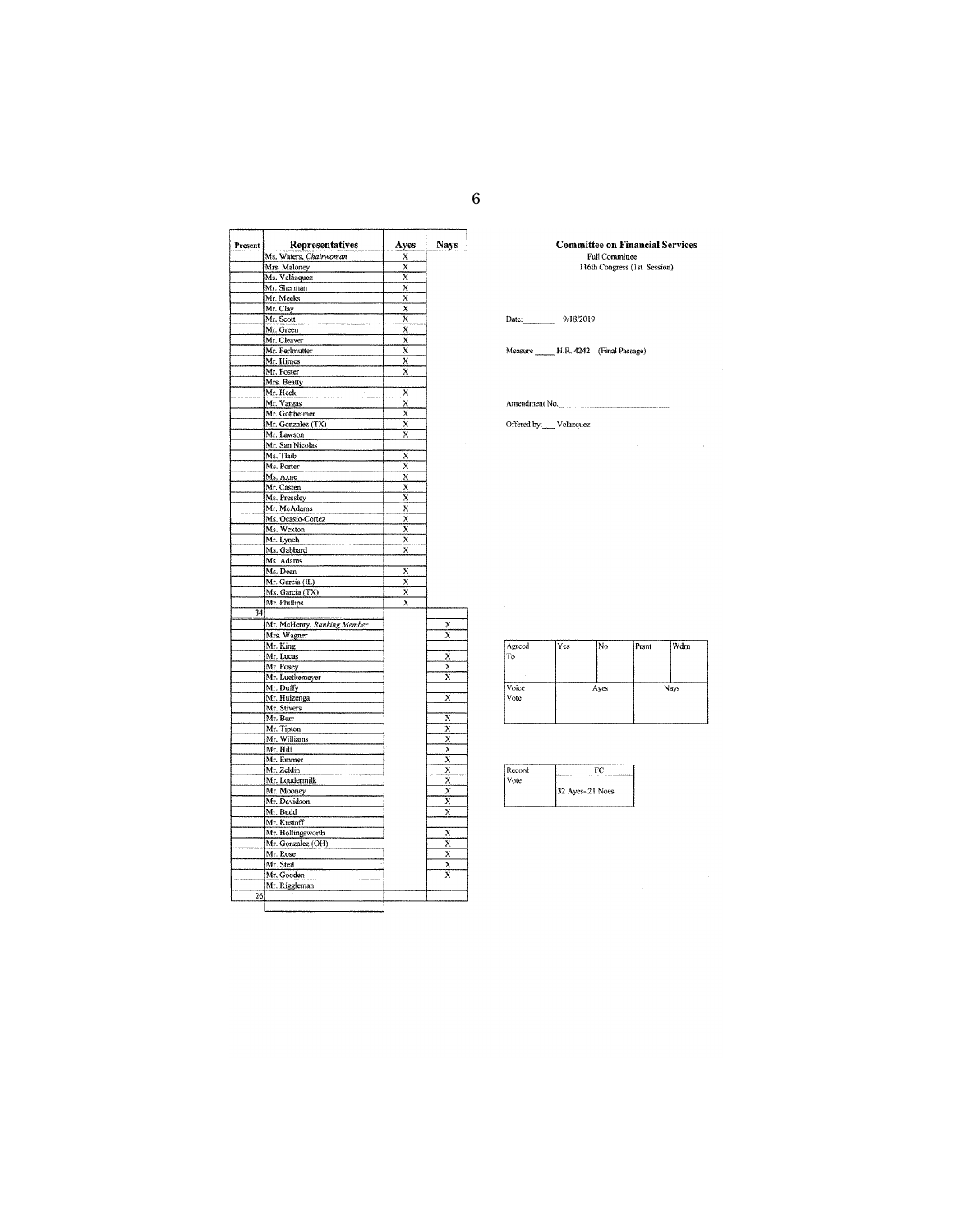# STATEMENT OF OVERSIGHT FINDINGS AND RECOMMENDATIONS OF THE COMMITTEE

In compliance with clause  $3(c)(1)$  of rule XIII and clause  $2(b)(1)$ of rule X of the Rules of the House of Representatives, the Committee's oversight findings and recommendations are reflected in the descriptive portions of this report.

# STATEMENT OF PERFORMANCE GOALS AND OBJECTIVES

Pursuant to clause (3)(c) of rule XIII of the Rules of the House of Representatives, the goals of H.R. 4242 are to ensure that would require public companies to annually disclose the percentage increase in the median of the annual total compensation of all executives and the percentage increase in the median of the annual total compensation of all employees, among other things.

### NEW BUDGET AUTHORITY AND CBO COST ESTIMATE

Pursuant to clause  $3(c)(2)$  of rule XIII of the Rules of the House of Representatives and section 308(a) of the *Congressional Budget Act of 1974*, and pursuant to clause 3(c)(3) of rule XIII of the Rules of the House of Representatives and section 402 of the *Congressional Budget Act of 1974*, the Committee has received the following estimate for H.R. 4242 from the Director of the Congressional Budget Office:

> U.S. CONGRESS, CONGRESSIONAL BUDGET OFFICE, *Washington, DC, October 29, 2019.*

Hon. MAXINE WATERS,

*Chairwoman, Committee on Financial Services, House of Representatives, Washington, DC.* 

DEAR MADAM CHAIRWOMAN: The Congressional Budget Office has prepared the enclosed cost estimate for H.R. 4242, the Greater Accountability in Pay Act of 2019.

If you wish further details on this estimate, we will be pleased to provide them. The CBO staff contact is David Hughes. Sincerely,

PHILLIP L. SWAGEL, *Director.* 

Enclosure.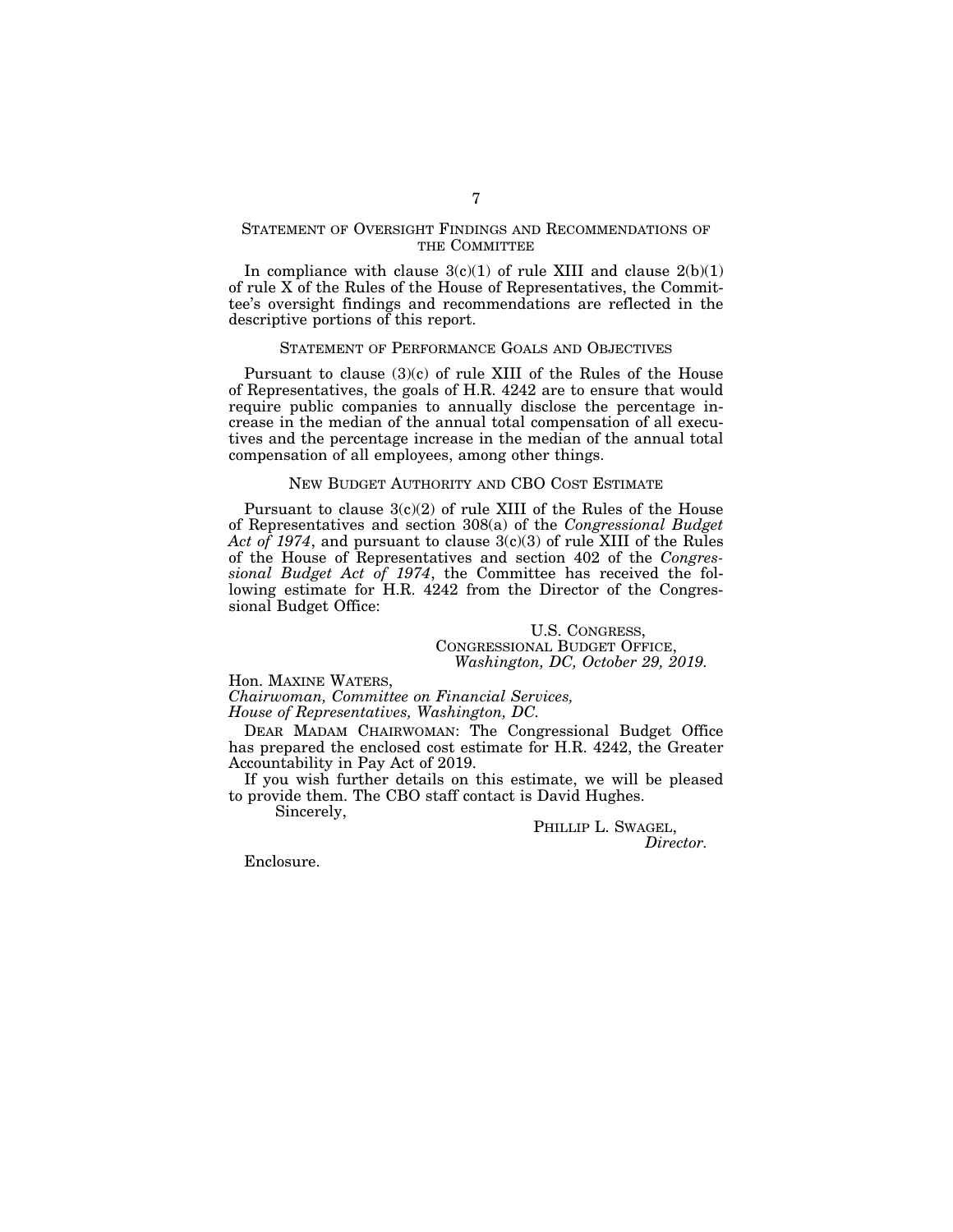| By Fiscal Year, Millions of Dollars                                    | 2020 | 2020-2024                           | 2020-2029                      |  |
|------------------------------------------------------------------------|------|-------------------------------------|--------------------------------|--|
| <b>Direct Spending (Outlays)</b>                                       |      |                                     |                                |  |
| <b>Revenues</b>                                                        | o    | n                                   |                                |  |
| <b>Deficit Effect</b>                                                  | ŋ    | Ω                                   | Ω                              |  |
| <b>Spending Subject to</b><br><b>Appropriation (Outlays)</b>           | ٠    |                                     | ÷                              |  |
| Statutory pay-as-you-go<br>procedures apply?                           | No.  | <b>Mandate Effects</b>              |                                |  |
| Increases on-budget deficits in any<br>of the four consecutive 10-year | No   | Contains intergovernmental mandate? | No                             |  |
| periods beginning in 2030?                                             |      | Contains private-sector mandate?    | Yes, Under<br><b>Threshold</b> |  |

H.R. 4242 would require public companies to annually disclose the percentage increase in pay for the median compensation of its executives and all other employees over the past year and to compare those increases with each other and with the percentage change in annual inflation. Emerging growth companies would be exempt from those requirements.

Using information from the Securities and Exchange Commission (SEC), CBO estimates that issuing rules to implement the bill would cost the SEC \$1 million in 2020 for three employees at an average cost of \$260,000 each. However, because the SEC is authorized to collect fees sufficient to offset its annual appropriation, CBO expects that the net effect on discretionary spending would be negligible, assuming appropriation actions consistent with that authority.

Requiring public companies to annually disclose salary information to the SEC would impose a private-sector mandate as defined in the Unfunded Mandates Reform Act (UMRA). The incremental cost of the mandate would be small because the mandated entities generally already possess or collect the information to be reported under the bill. Thus CBO estimates that the cost of the mandates would be well below the threshold established in UMRA (\$164 million in 2019, adjusted annually for inflation).

If the SEC increased fees to offset the costs associated with implementing the bill, H.R. 4242 would increase the cost of an existing mandate on private entities required to pay those assessments. CBO estimates that the incremental cost of the mandate would be small.

H.R. 4242 contains no intergovernmental mandates as defined in UMRA.

The CBO staff contacts for this estimate are David Hughes (for federal costs) and Rachel Austin (for mandates). The estimate was reviewed by H. Samuel Papenfuss, Deputy Assistant Director for Budget Analysis.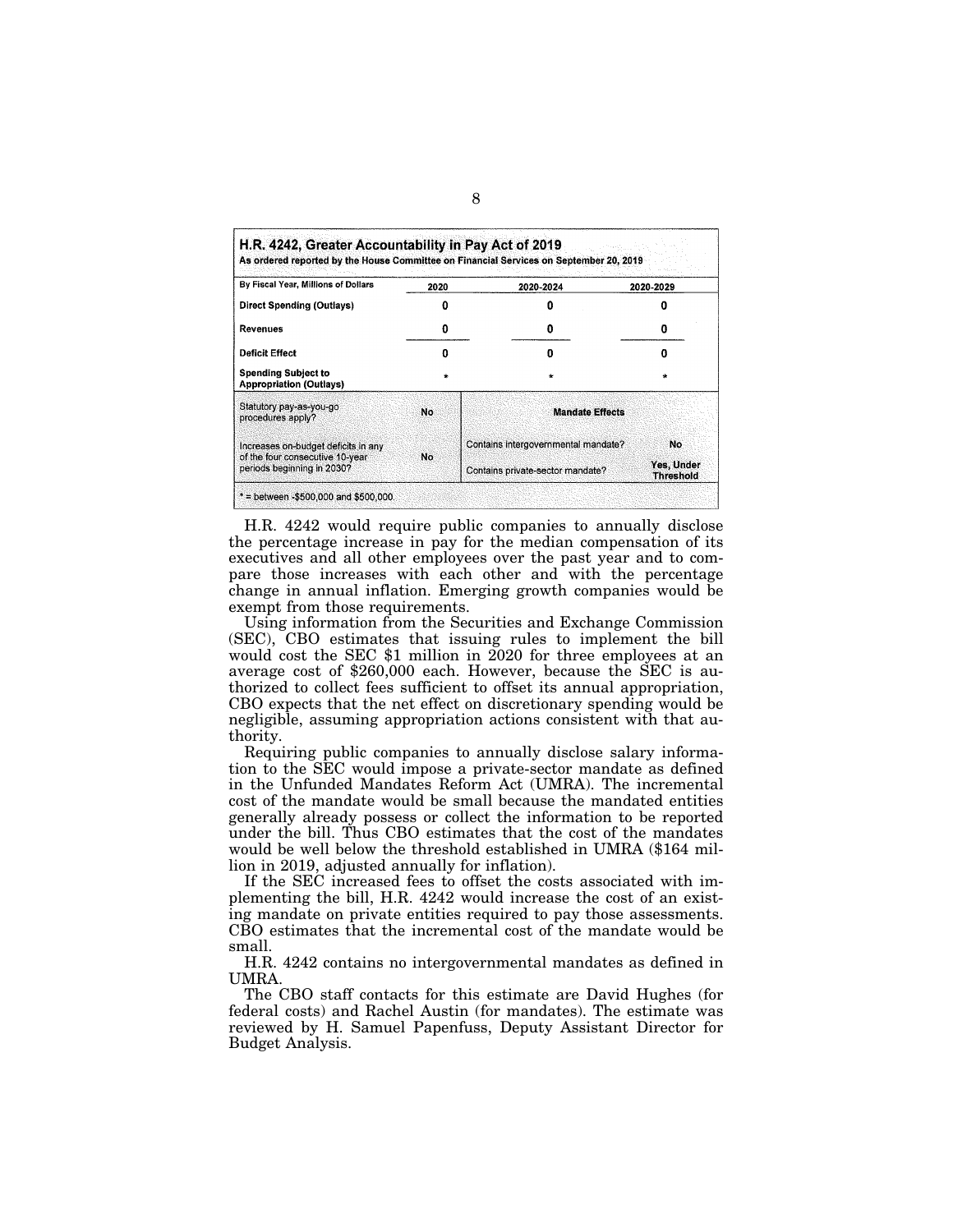# COMMITTEE COST ESTIMATE

Clause  $3(d)(1)$  of rule XIII of the Rules of the House of Representatives requires an estimate and a comparison of the costs that would be incurred in carrying out H.R. 4242. However, clause  $3(d)(2)(B)$  of that rule provides that this requirement does not apply when the committee has included in its report a timely submitted cost estimate of the bill prepared by the Director of the Congressional Budget Office under section 402 of the *Congressional Budget Act*.

# UNFUNDED MANDATE STATEMENT

Pursuant to Section 423 of the *Congressional Budget and Impoundment Control Act* (as amended by Section 101(a)(2) of the *Unfunded Mandates Reform Act*, Pub. L. 104–4), the Committee adopts as its own the estimate of federal mandates regarding H.R. 4242, as amended, prepared by the Director of the Congressional Budget Office.

### ADVISORY COMMITTEE

No advisory committees within the meaning of section 5(b) of the Federal Advisory Committee Act were created by this legislation.

# APPLICATION OF LAW TO THE LEGISLATIVE BRANCH

Pursuant to section 102(b)(3) of the *Congressional Accountability Act*, Pub. L. No. 104–1, H.R. 4242, as amended, does not apply to terms and conditions of employment or to access to public services or accommodations within the legislative branch.

# EARMARK STATEMENT

In accordance with clause 9 of rule XXI of the Rules of the House of Representatives, H.R. 4242 does not contain any congressional earmarks, limited tax benefits, or limited tariff benefits as described in clauses  $9(e)$ ,  $9(f)$ , and  $9(g)$  of rule XXI.

# DUPLICATION OF FEDERAL PROGRAMS

Pursuant to clause 3(c)(5) of rule XIII of the Rules of the House of Representatives, the Committee states that no provision of H.R. 4242 establishes or reauthorizes a program of the Federal Government known to be duplicative of another federal program, a program that was included in any report from the Government Accountability Office to Congress pursuant to section 21 of Public Law 111–139, or a program related to a program identified in the most recent Catalog of Federal Domestic Assistance.

# CHANGES TO EXISTING LAW

In compliance with clause 3(e) of rule XIII of the Rules of the House of Representatives, changes in existing law made by the bill, H.R. 4242, as reported, are shown as follows:

# CHANGES IN EXISTING LAW MADE BY THE BILL, AS REPORTED

In compliance with clause 3(e) of rule XIII of the Rules of the House of Representatives, changes in existing law made by the bill,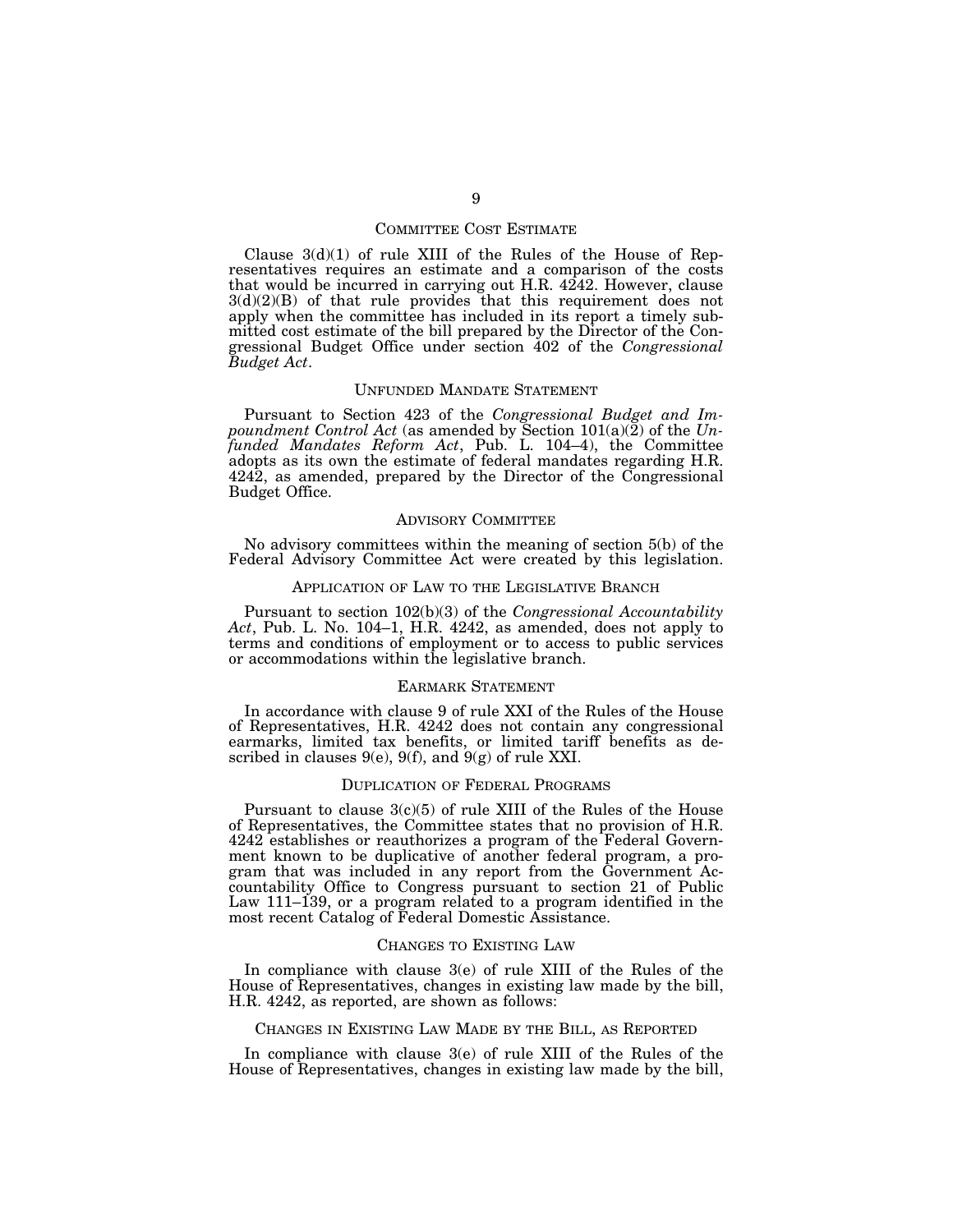as reported, are shown as follows (new matter is printed in italic and existing law in which no change is proposed is shown in roman):

# **SECURITIES EXCHANGE ACT OF 1934**

# TITLE I—REGULATION OF SECURITIES EXCHANGES

\* \* \* \* \* \* \*

# PERIODICAL AND OTHER REPORTS

SEC. 13. (a) Every issuer of a security registered pursuant to section 12 of this title shall file with the Commission, in accordance with such rules and regulations as the Commission may prescribe as necessary or appropriate for the proper protection of investors and to insure fair dealing in the security—

(1) such information and documents (and such copies thereof) as the Commission shall require to keep reasonably current the information and documents required to be included in or filed with an application or registration statement filed pursuant to section 12, except that the Commission may not require the filing of any material contract wholly executed before July 1, 1962.

(2) such annual reports (and such copies thereof), certified if required by the rules and regulations of the Commission by independent public accountants, and such quarterly reports (and such copies thereof), as the Commission may prescribe.

Every issuer of a security registered on a national securities exchange shall also file a duplicate original of such information, documents, and reports with the exchange. In any registration statement, periodic report, or other reports to be filed with the Commission, an emerging growth company need not present selected financial data in accordance with section 229.301 of title 17, Code of Federal Regulations, for any period prior to the earliest audited period presented in connection with its first registration statement that became effective under this Act or the Securities Act of 1933 and, with respect to any such statement or reports, an emerging growth company may not be required to comply with any new or revised financial accounting standard until such date that a company that is not an issuer (as defined under section 2(a) of the Sarbanes-Oxley Act of 2002 (15 U.S.C. 7201(a))) is required to comply with such new or revised accounting standard, if such standard applies to companies that are not issuers.

(b)(1) The Commission may prescribe, in regard to reports made pursuant to this title, the form or forms in which the required information shall be set forth, the items or details to be shown in the balance sheet and the earnings statement, and the methods to be followed in the preparation of reports, in the appraisal or valuation of assets and liabilities, in the determination of depreciation and depletion, in the differentiation of recurring and nonrecurring income, in the differentiation of investment and operating income, and in the preparation, where the Commission deems it necessary or desirable, of separate and/or consolidated balance sheets or income accounts of any person directly or indirectly controlling or controlled by the issuer, or any person under direct or indirect com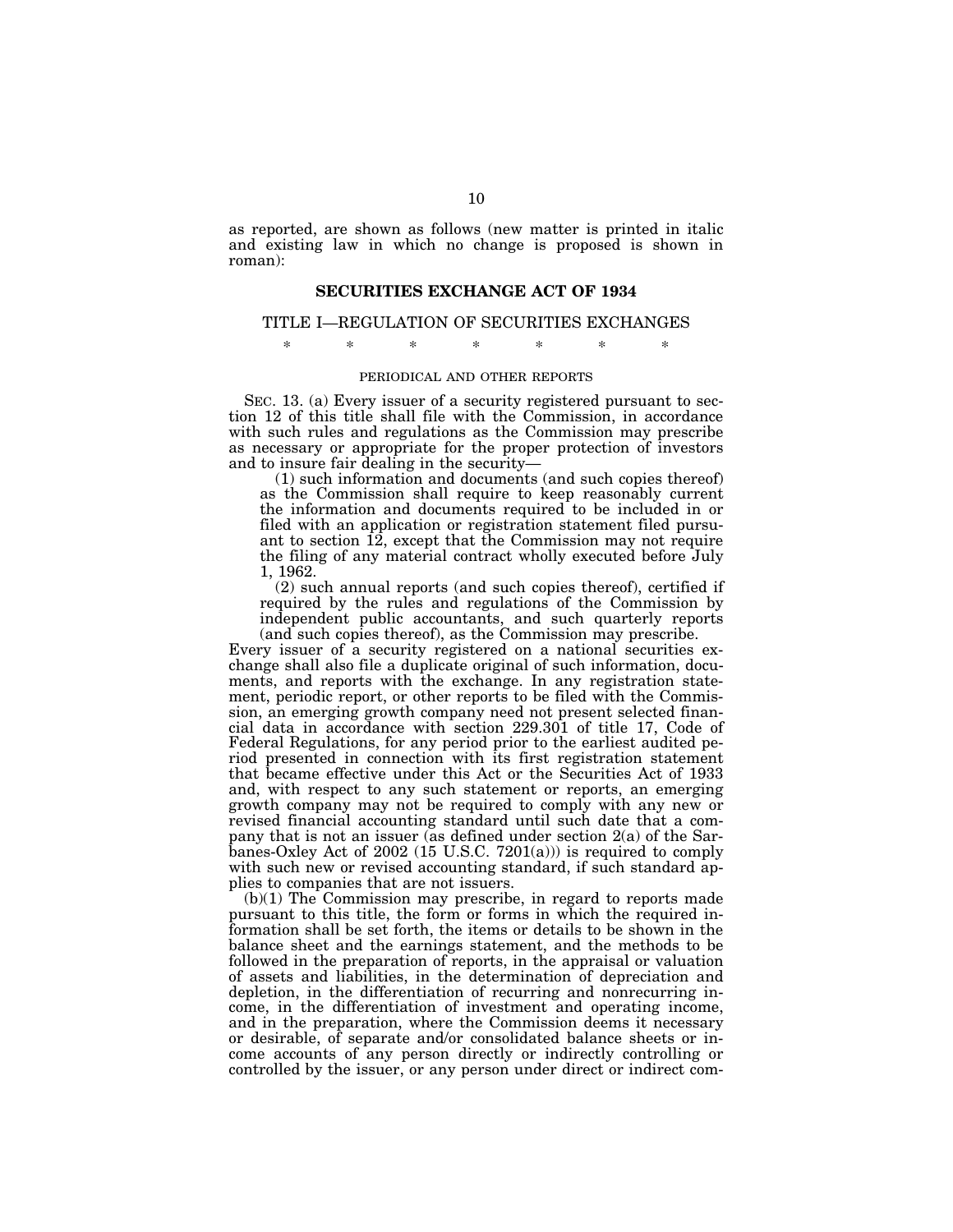mon control with the issuer; but in the case of the reports of any person whose methods of accounting are prescribed under the provisions of any law of the United States, or any rule or regulation thereunder, the rules and regulations of the Commission with respect to reports shall not be inconsistent with the requirements imposed by such law or rule or regulation in respect of the same subject matter (except that such rules and regulations of the Commission may be inconsistent with such requirements to the extent that the Commission determines that the public interest or the protection of investors so requires).

(2) Every issuer which has a class of securities registered pursuant to section 12 of this title and every issuer which is required to file reports pursuant to section 15(d) of this title shall—

(A) make and keep books, records, and accounts, which, in reasonable detail, accurately and fairly reflect the transactions and dispositions of the assets of the issuer;

(B) devise and maintain a system of internal accounting controls sufficient to provide reasonable assurances that—

(i) transactions are executed in accordance with management's general or specific authorization;

(ii) transactions are recorded as necessary (I) to permit preparation of financial statements in conformity with generally accepted accounting principles or any other criteria applicable to such statements, and (II) to maintain accountability for assets;

(iii) access to assets is permitted only in accordance with management's general or specific authorization; and

(iv) the recorded accountability for assets is compared with the existing assets at reasonable intervals and appropriate action is taken with respect to any differences; and

 $(C)$  notwithstanding any other provision of law, pay the allocable share of such issuer of a reasonable annual accounting support fee or fees, determined in accordance with section 109 of the Sarbanes-Oxley Act of 2002.

(3)(A) With respect to matters concerning the national security of the United States, no duty or liability under paragraph (2) of this subsection shall be imposed upon any person acting in cooperation with the head of any Federal department or agency responsible for such matters if such act in cooperation with such head of a department or agency was done upon the specific, written directive of the head of such department or agency pursuant to Presidential authority to issue such directives. Each directive issued under this paragraph shall set forth the specific facts and circumstances with respect to which the provisions of this paragraph are to be invoked. Each such directive shall, unless renewed in writing, expire one year after the date of issuance.

(B) Each head of a Federal department or agency of the United States who issues a directive pursuant to this paragraph shall maintain a complete file of all such directives and shall, on October 1 of each year, transmit a summary of matters covered by such directives in force at any time during the previous year to the Permanent Select Committee on Intelligence of the House of Representatives and the Select Committee on Intelligence of the Senate.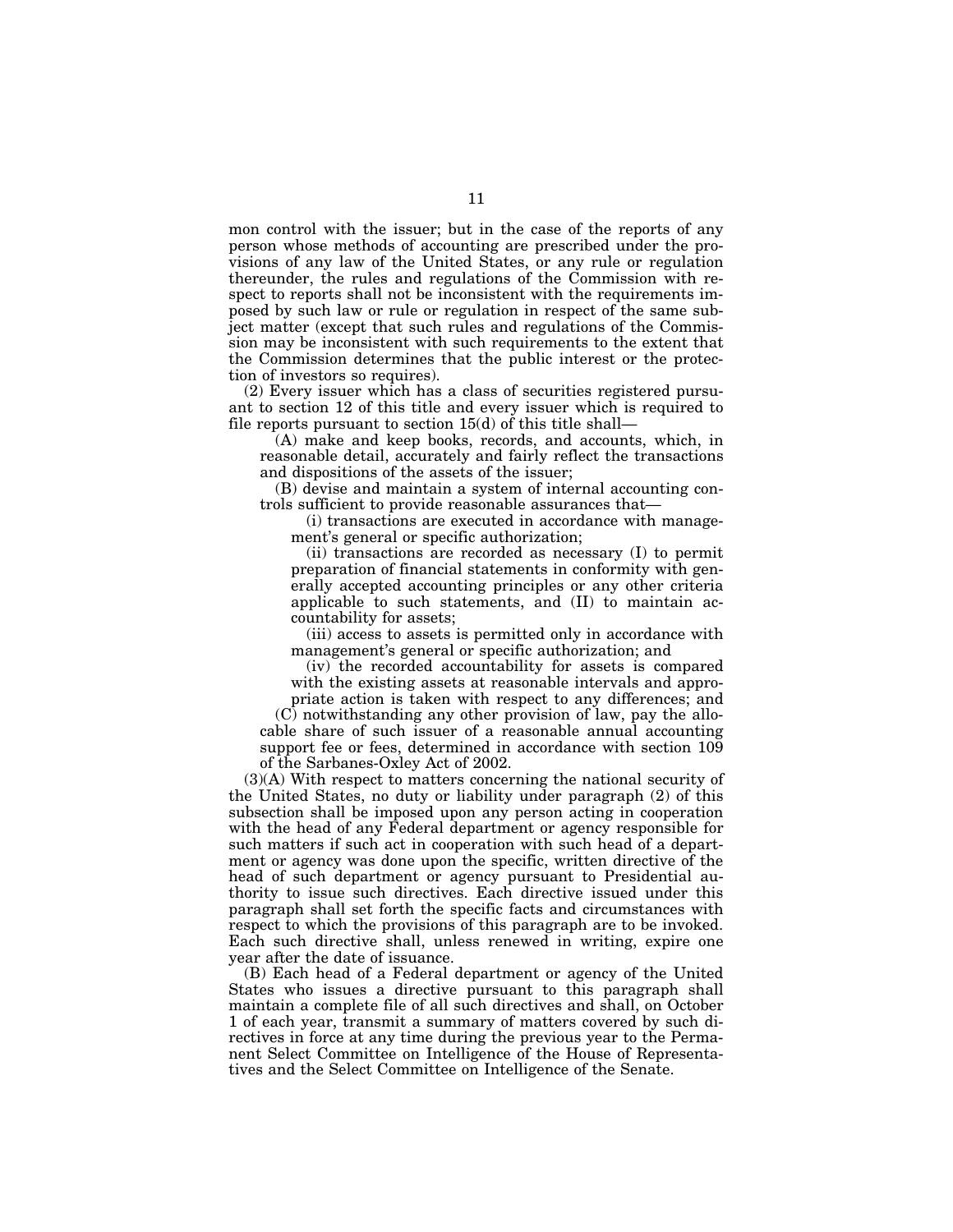(4) No criminal liability shall be imposed for failing to comply with the requirements of paragraph  $(2)$  of this subsection except as provided in paragraph (5) of this subsection.

(5) No person shall knowingly circumvent or knowingly fail to implement a system of internal accounting controls or knowingly falsify any book, record, or account described in paragraph (2).

(6) Where an issuer which has a class of securities registered pursuant to section 12 of this title or an issuer which is required to file reports pursuant to section 15(d) of this title holds 50 per centum or less of the voting power with respect to a domestic or foreign firm, the provisions of paragraph (2) require only that the issuer proceed in good faith to use its influence, to the extent reasonable under the issuer's circumstances, to cause such domestic or foreign firm to devise and maintain a system of internal accounting controls consistent with paragraph (2). Such circumstances include the relative degree of the issuer's ownership of the domestic or foreign firm and the laws and practices governing the business operations of the country in which such firm is located. An issuer which demonstrates good faith efforts to use such influence shall be conclusively presumed to have complied with the requirements of paragraph (2).

(7) For the purpose of paragraph (2) of this subsection, the terms "reasonable assurances" and "reasonable detail" mean such level of detail and degree of assurance as would satisfy prudent officials in the conduct of their own affairs.

(c) If in the judgment of the Commission any report required under subsection (a) is inapplicable to any specified class or classes of issuers, the Commission shall require in lieu thereof the submission of such reports of comparable character as it may deem applicable to such class or classes of issuers.

 $(d)(1)$  Any person who, after acquiring directly or indirectly the beneficial ownership of any equity security of a class which is registered pursuant to section  $12$  of this title, or any equity security of an insurance company which would have been required to be so registered except for the exemption contained in section  $12(g)(2)(G)$ of this title, or any equity security issued by a closed-end investment company registered under the Investment Company Act of 1940 or any equity security issued by a Native Corporation pursuant to section 37(d)(6) of the Alaska Native Claims Settlement Act, or otherwise becomes or is deemed to become a beneficial owner of any of the foregoing upon the purchase or sale of a security-based swap that the Commission may define by rule, and is directly or indirectly the beneficial owner of more than 5 per centum of such class shall, within ten days after such acquisition or within such shorter time as the Commission may establish by rule, file with the Commission, a statement containing such of the following information, and such additional information, as the Commission may by rules and regulations, prescribe as necessary or appropriate in the public interest or for the protection of investors—

(A) the background, and identity, residence, and citizenship of, and the nature of such beneficial ownership by, such person and all other persons by whom or on whose behalf the purchases have been or are to be effected;

(B) the source and amount of the funds or other consideration used or to be used in making the purchases, and if any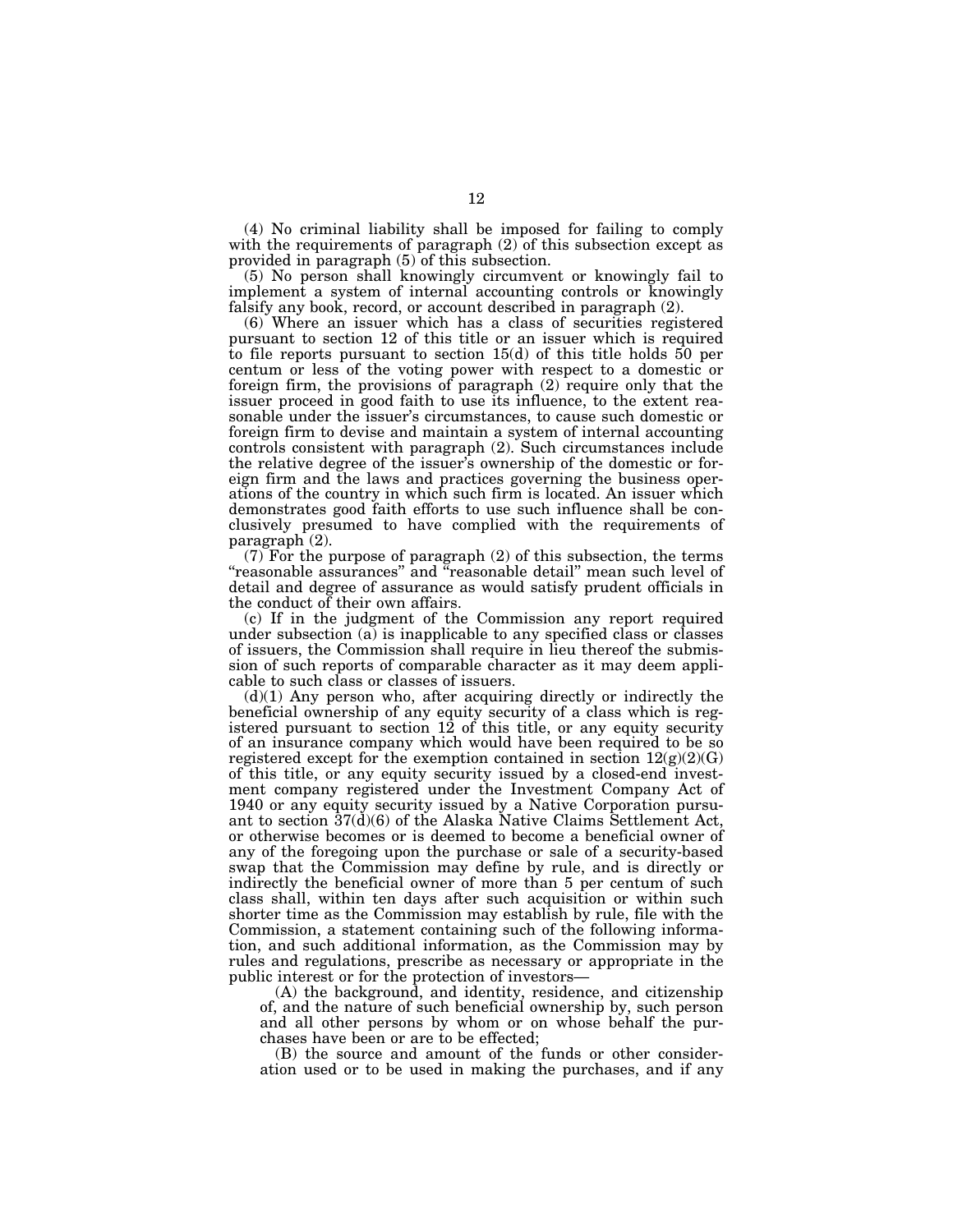part of the purchase price is represented or is to be represented by funds or other consideration borrowed or otherwise obtained for the purpose of acquiring, holding, or trading such security, a description of the transaction and the names of the parties thereto, except that where a source of funds is a loan made in the ordinary course of business by a bank, as defined in section  $3(a)(6)$  of this title, if the person filing such statement so requests, the name of the bank shall not be made available to the public;

(C) if the purpose of the purchases or prospective purchases is to acquire control of the business of the issuer of the securities any plans or proposals which such persons may have to liquidate such issuer, to sell its assets to or merge it with any other persons, or to make any other major change in its business or corporate structure;

(D) the number of shares of such security which are beneficially owned, and the number of shares concerning which there is a right to acquire, directly or indirectly, by (i) such person, and (ii) by each associate of such person, giving the background, identity, residence, and citizenship of each such associate; and

(E) information as to any contracts, arrangements, or understandings with any person with respect to any securities of the issuer, including but not limited to transfer of any of the securities, joint ventures, loan or option arrangements, puts or calls, guaranties of loans, guaranties against loss or guaranties of profits, division of losses or profits, or the giving or withholding of proxies, naming the persons with whom such contracts, arrangements, or understandings have been entered into, and giving the details thereof.

(2) If any material change occurs in the facts set forth in the statement filed with the Commission, an amendment shall be filed with the Commission, in accordance with such rules and regulations as the Commission may prescribe as necessary or appropriate in the public interest or for the protection of investors.

(3) When two or more persons act as a partnership, limited partnership, syndicate, or other group for the purpose of acquiring, holding, or disposing of securities of an issuer, such syndicate or group shall be deemed a ''person'' for the purposes of this subsection.

(4) In determining, for purposes of this subsection, any percentage of a class of any security, such class shall be deemed to consist of the amount of the outstanding securities of such class, exclusive of any securities of such class held by or for the account of the issuer or a subsidiary of the issuer.

(5) The Commission, by rule or regulation or by order, may permit any person to file in lieu of the statement required by paragraph (1) of this subsection or the rules and regulations thereunder, a notice stating the name of such person, the number of shares of any equity securities subject to paragraph (1) which are owned by him, the date of their acquisition and such other information as the Commission may specify, if it appears to the Commission that such securities were acquired by such person in the ordinary course of his business and were not acquired for the purpose of and do not have the effect of changing or influencing the control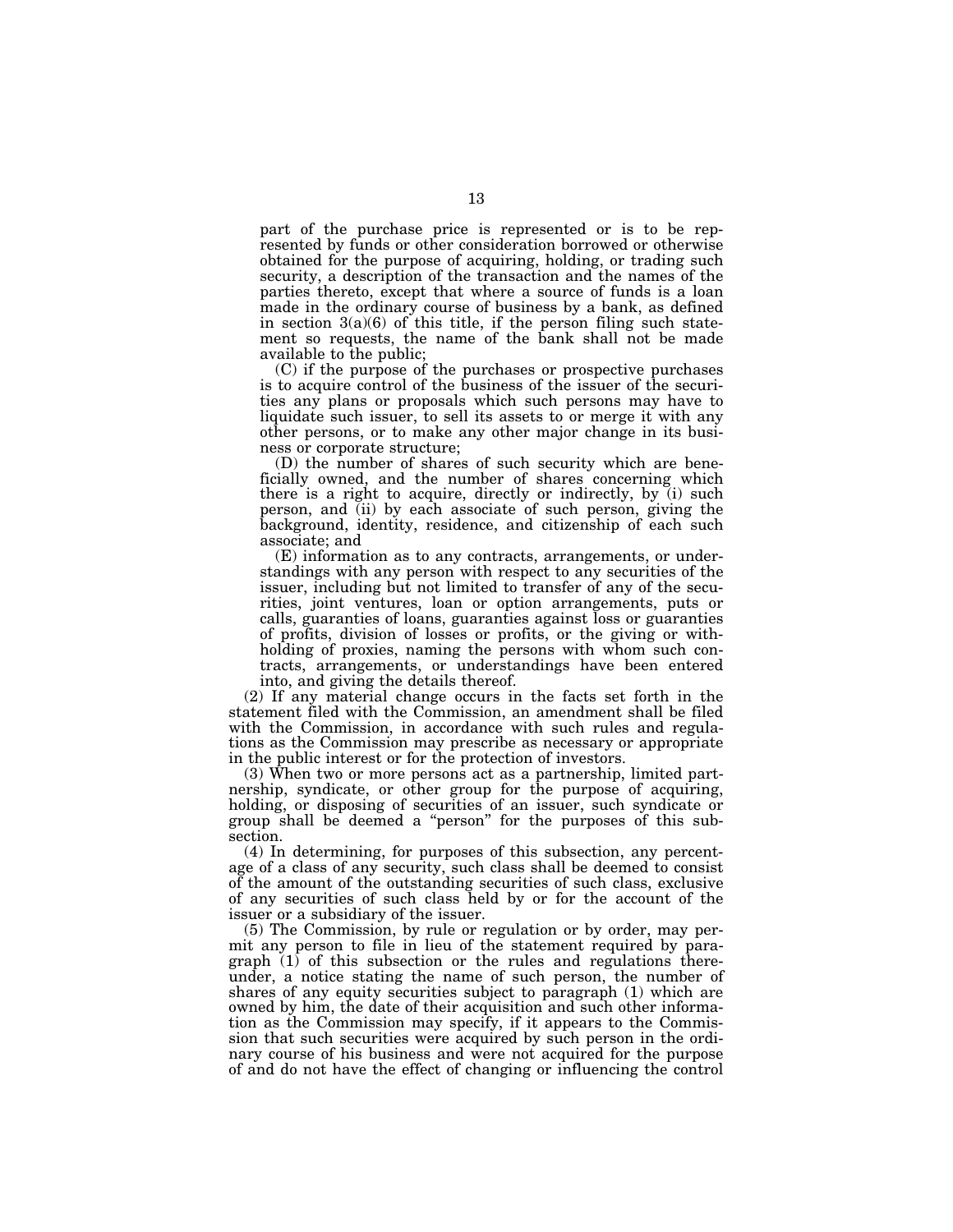of the issuer nor in connection with or as a participant in any transaction having such purpose or effect.

(6) The provisions of this subsection shall not apply to—

(A) any acquisition or offer to acquire securities made or proposed to be made by means of a registration statement under the Securities Act of 1933;

(B) any acquisition of the beneficial ownership of a security which, together with all other acquisitions by the same person of securities of the same class during the preceding twelve months, does not exceed 2 per centum of that class;

(C) any acquisition of an equity security by the issuer of such security;

(D) any acquisition or proposed acquisition of a security which the Commission, by rules or regulations or by order, shall exempt from the provisions of this subsection as not entered into for the purpose of, and not having the effect of, changing or influencing the control of the issuer or otherwise as not comprehended within the purposes of this subsection.

 $(e)(1)$  It shall be unlawful for an issuer which has a class of equity securities registered pursuant to section 12 of this title, or which is a closed-end investment company registered under the Investment Company Act of 1940, to purchase any equity security issued by it if such purchase is in contravention of such rules and regulations as the Commission, in the public interest or for the protection of investors, may adopt (A) to define acts and practices which are fraudulent, deceptive, or manipulative, and (B) to prescribe means reasonably designed to prevent such acts and practices. Such rules and regulations may require such issuer to provide holders of equity securities of such class with such information relating to the reasons for such purchase, the source of funds, the number of shares to be purchased, the price to be paid for such securities, the method of purchase, and such additional information, as the Commission deems necessary or appropriate in the public interest or for the protection of investors, or which the Commission deems to be material to a determination whether such security should be sold.

(2) For the purpose of this subsection, a purchase by or for the issuer or any person controlling, controlled by, or under common control with the issuer, or a purchase subject to control of the issuer or any such person, shall be deemed to be a purchase by the issuer. The Commission shall have power to make rules and regulations implementing this paragraph in the public interest and for the protection of investors, including exemptive rules and regulations covering situations in which the Commission deems it unnecessary or inappropriate that a purchase of the type described in this paragraph shall be deemed to be a purchase by the issuer for purposes of some or all of the provisions of paragraph (1) of this subsection.

(3) At the time of filing such statement as the Commission may require by rule pursuant to paragraph (1) of this subsection, the person making the filing shall pay to the Commission a fee at a rate that, subject to paragraph  $(4)$ , is equal to \$92 per \$1,000,000 of the value of securities proposed to be purchased. The fee shall be reduced with respect to securities in an amount equal to any fee paid with respect to any securities issued in connection with the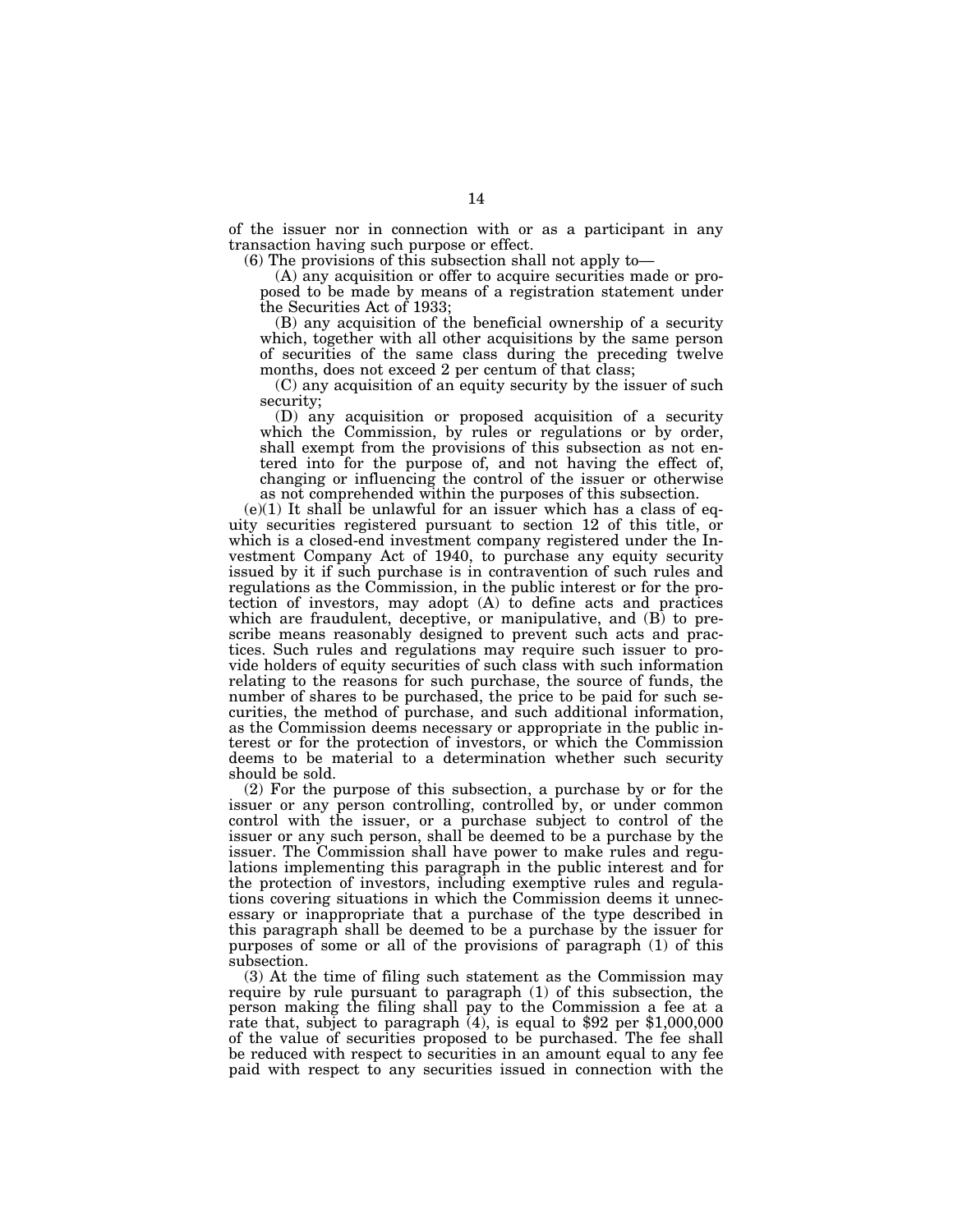proposed transaction under section 6(b) of the Securities Act of 1933, or the fee paid under that section shall be reduced in an amount equal to the fee paid to the Commission in connection with such transaction under this paragraph.

(4) ANNUAL ADJUSTMENT.—For each fiscal year, the Commission shall by order adjust the rate required by paragraph (3) for such fiscal year to a rate that is equal to the rate (expressed in dollars per million) that is applicable under section 6(b) of the Securities Act of 1933 for such fiscal year.

(5) FEE COLLECTIONS.—Fees collected pursuant to this subsection for fiscal year 2012 and each fiscal year thereafter shall be deposited and credited as general revenue of the Treasury and shall not be available for obligation.

(6) EFFECTIVE DATE; PUBLICATION.—In exercising its authority under this subsection, the Commission shall not be required to comply with the provisions of section 553 of title 5, United States Code. An adjusted rate prescribed under paragraph (4) shall be published and take effect in accordance with section 6(b) of the Securities Act of 1933 (15 U.S.C. 77f(b)).

(7) PRO RATA APPLICATION.—The rates per \$1,000,000 required by this subsection shall be applied pro rata to amounts and balances of less than \$1,000,000.

(f)(1) Every institutional investment manager which uses the mails, or any means or instrumentality of interstate commerce in the course of its business as an institutional investment manager and which exercises investment discretion with respect to accounts holding equity securities of a class described in section  $13(d)(1)$  of this title having an aggregate fair market value on the last trading day in any of the preceding twelve months of at least \$100,000,000 or such lesser amount (but in no case less than \$10,000,000) as the Commission, by rule, may determine, shall file reports with the Commission in such form, for such periods, and at such times after the end of such periods as the Commission, by rule, may prescribe, but in no event shall such reports be filed for periods longer than one year or shorter than one quarter. Such reports shall include for each such equity security held on the last day of the reporting period by accounts (in aggregate or by type as the Commission, by rule, may prescribe) with respect to which the institutional investment manager exercises investment discretion (other than securities held in amounts which the Commission, by rule, determines to be insignificant for purposes of this subsection), the name of the issuer and the title, class, CUSIP number, number of shares or principal amount, and aggregate fair market value of each such security. Such reports may also include for accounts (in aggregate or by type) with respect to which the institutional investment manager exercises investment discretion such of the following information as the Commission, by rule, prescribes—

(A) the name of the issuer and the title, class, CUSIP number, number of shares or principal amount, and aggregate fair market value or cost or amortized cost of each other security (other than an exempted security) held on the last day of the reporting period by such accounts;

(B) the aggregate fair market value or cost or amortized cost of exempted securities (in aggregate or by class) held on the last day of the reporting period by such accounts;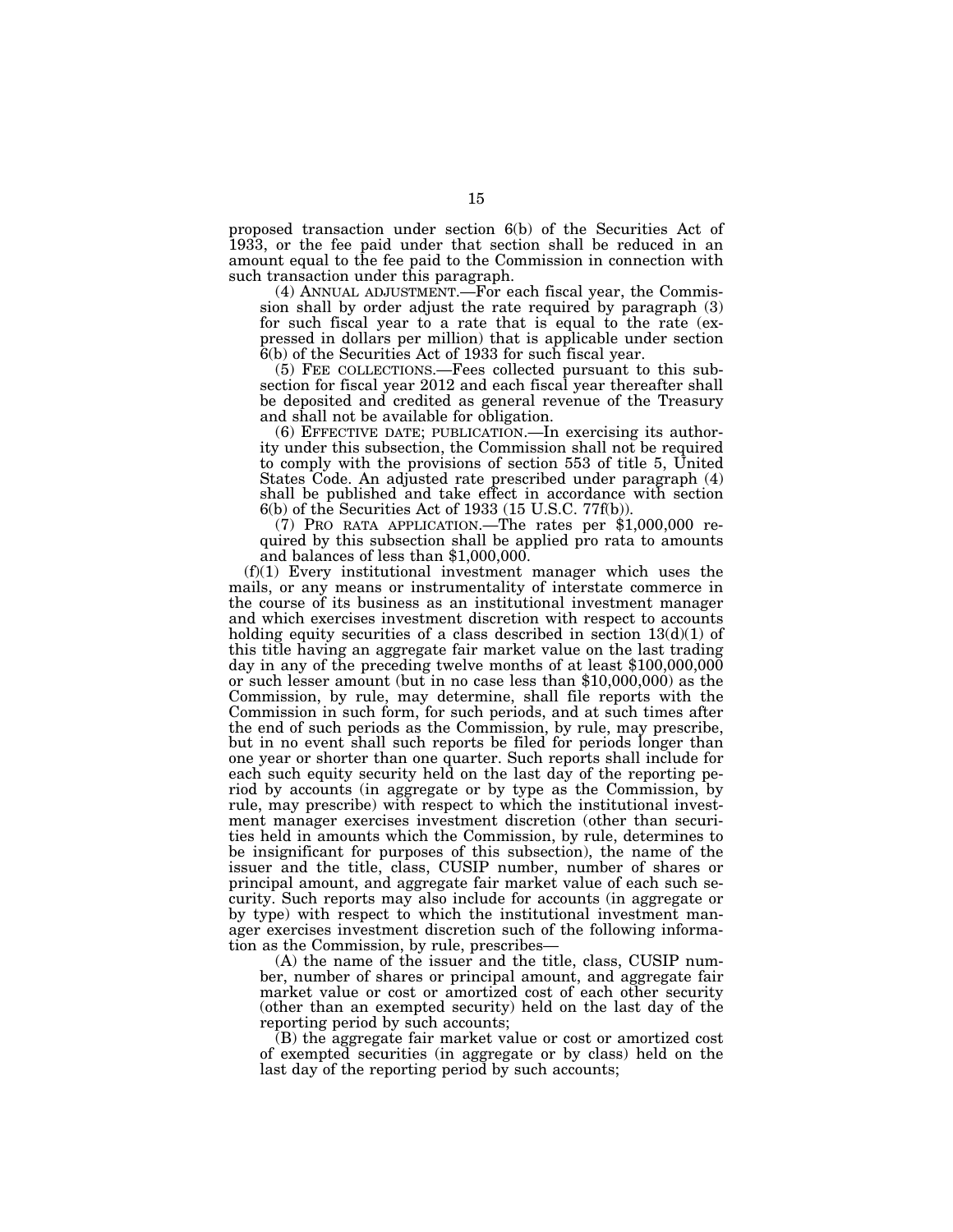(C) the number of shares of each equity security of a class described in section 13(d)(1) of this title held on the last day of the reporting period by such accounts with respect to which the institutional investment manager possesses sole or shared authority to exercise the voting rights evidenced by such securities;

(D) the aggregate purchases and aggregate sales during the reporting period of each security (other than an exempted secu-

rity) effected by or for such accounts; and<br>(E) with respect to any transaction or series of transactions having a market value of at least \$500,000 or such other amount as the Commission, by rule, may determine, effected during the reporting period by or for such accounts in any equity security of a class described in section  $13(d)(1)$  of this title—

(i) the name of the issuer and the title, class, and CUSIP number of the security;

(ii) the number of shares or principal amount of the security involved in the transaction;

(iii) whether the transaction was a purchase or sale;

(iv) the per share price or prices at which the transaction was effected;

(v) the date or dates of the transaction;

(vi) the date or dates of the settlement of the transaction;

(vii) the broker or dealer through whom the transaction was effected;

(viii) the market or markets in which the transaction was effected; and

(ix) such other related information as the Commission, by rule, may prescribe.

(2) The Commission shall prescribe rules providing for the public disclosure of the name of the issuer and the title, class, CUSIP number, aggregate amount of the number of short sales of each security, and any additional information determined by the Commission following the end of the reporting period. At a minimum, such public disclosure shall occur every month.

(3) The Commission, by rule or order, may exempt, conditionally or unconditionally, any institutional investment manager or security or any class of institutional investment managers or securities from any or all of the provisions of this subsection or the rules thereunder.

(4) The Commission shall make available to the public for a reasonable fee a list of all equity securities of a class described in section 13(d)(1) of this title, updated no less frequently than reports are required to be filed pursuant to paragraph (1) of this subsection. The Commission shall tabulate the information contained in any report filed pursuant to this subsection in a manner which will, in the view of the Commission, maximize the usefulness of the information to other Federal and State authorities and the public. Promptly after the filing of any such report, the Commission shall make the information contained therein conveniently available to the public for a reasonable fee in such form as the Commission, by rule, may prescribe, except that the Commission, as it determines to be necessary or appropriate in the public interest or for the pro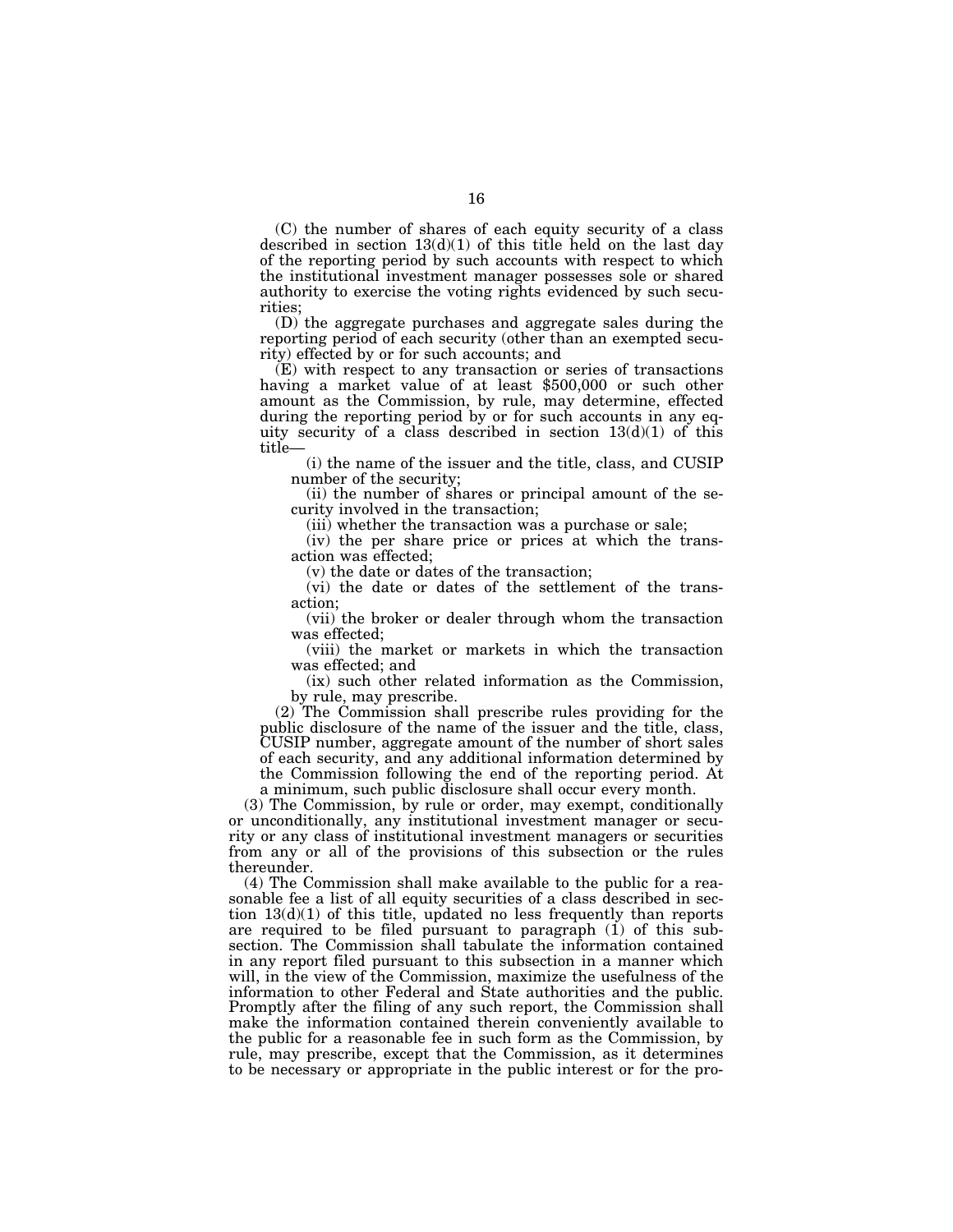tection of investors, may delay or prevent public disclosure of any such information in accordance with section 552 of title 5, United States Code. Notwithstanding the preceding sentence, any such information identifying the securities held by the account of a natural person or an estate or trust (other than a business trust or investment company) shall not be disclosed to the public.

(5) In exercising its authority under this subsection, the Commission shall determine (and so state) that its action is necessary or appropriate in the public interest and for the protection of investors or to maintain fair and orderly markets or, in granting an exemption, that its action is consistent with the protection of investors and the purposes of this subsection. In exercising such authority the Commission shall take such steps as are within its power, including consulting with the Comptroller General of the United States, the Director of the Office of Management and Budget, the appropriate regulatory agencies, Federal and State authorities which, directly or indirectly, require reports from institutional investment managers of information substantially similar to that called for by this subsection, national securities exchanges, and registered securities associations, (A) to achieve uniform, centralized reporting of information concerning the securities holdings of and transactions by or for accounts with respect to which institutional investment managers exercise investment discretion, and (B) consistently with the objective set forth in the preceding subparagraph, to avoid unnecessarily duplicative reporting by, and minimize the compliance burden on, institutional investment managers. Federal authorities which, directly or indirectly, require reports from institutional investment managers of information substantially similar to that called for by this subsection shall cooperate with the Commission in the performance of its responsibilities under the preceding sentence. An institutional investment manager which is a bank, the deposits of which are insured in accordance with the Federal Deposit Insurance Act, shall file with the appropriate regulatory agency a copy of every report filed with the Commission pursuant to this subsection.

 $(6)(A)$  For purposes of this subsection the term "institutional investment manager'' includes any person, other than a natural person, investing in or buying and selling securities for its own account, and any person exercising investment discretion with respect to the account of any other person.

(B) The Commission shall adopt such rules as it deems necessary or appropriate to prevent duplicative reporting pursuant to this subsection by two or more institutional investment managers exercising investment discretion with respect to the same amount.

 $(g)(1)$  Any person who is directly or indirectly the beneficial owner of more than 5 per centum of any security of a class described in subsection  $(d)(1)$  of this section or otherwise becomes or is deemed to become a beneficial owner of any security of a class described in subsection  $(d)(1)$  upon the purchase or sale of a security-based swap that the Commission may define by ruleshall file with the Commission a statement setting forth, in such form and at such time as the Commission may, by rule, prescribe—

(A) such person's identity, residence, and citizenship; and

(B) the number and description of the shares in which such person has an interest and the nature of such interest.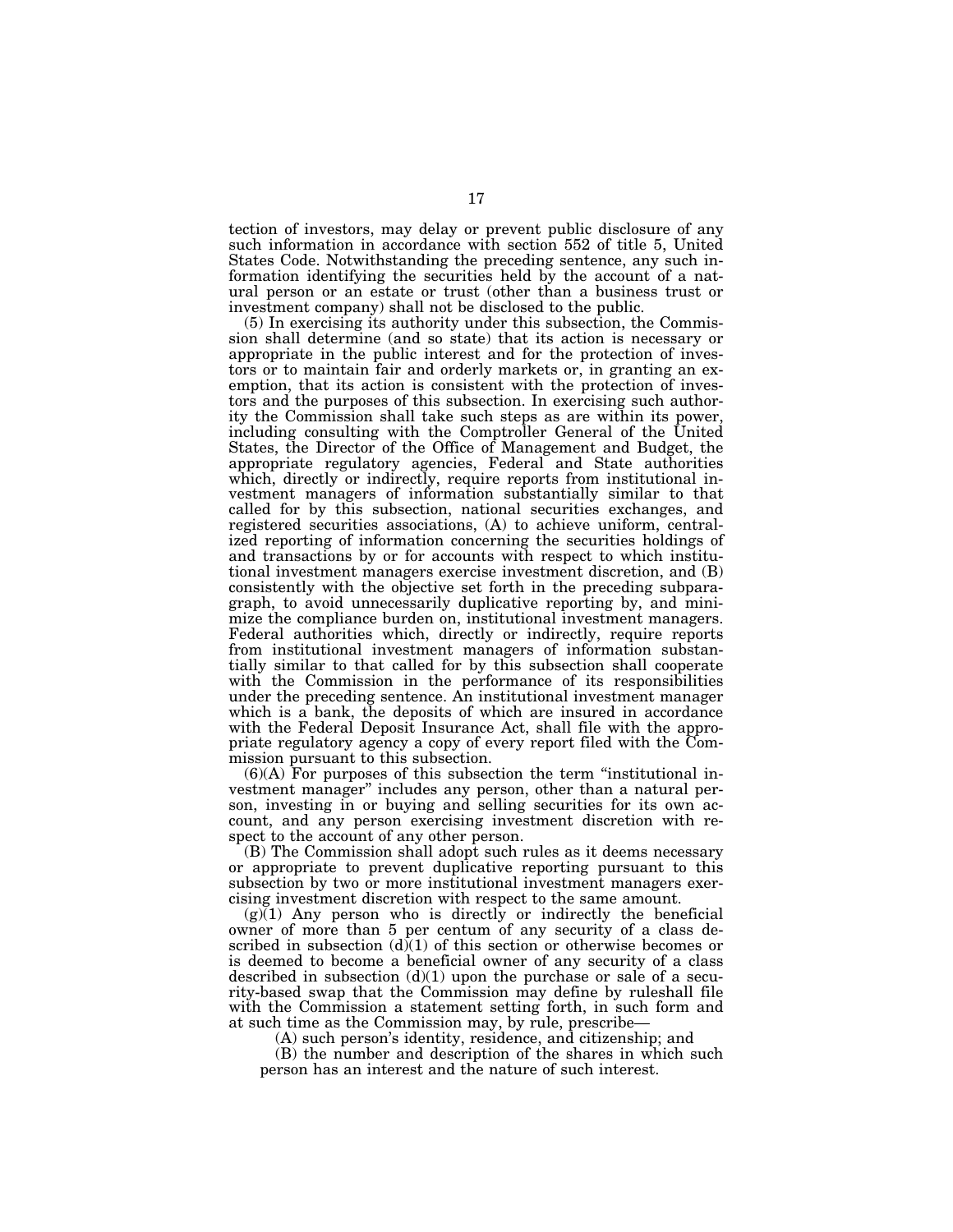(2) If any material change occurs in the facts set forth in the statement filed with the Commission, an amendment shall be filed with the Commission, in accordance with such rules and regulations as the Commission may prescribe as necessary or appropriate in the public interest or for the protection of investors.

(3) When two or more persons act as a partnership, limited partnership, syndicate, or other group for the purpose of acquiring, holding, or disposing of securities of an issuer, such syndicate or group shall be deemed a ''person'' for the purposes of this subsection.

(4) In determining, for purposes of this subsection, any percentage of a class of any security, such class shall be deemed to consist of the amount of the outstanding securities of such class, exclusive of any securities of such class held by or for the account of the issuer or a subsidiary of the issuer.

(5) In exercising its authority under this subsection, the Commission shall take such steps as it deems necessary or appropriate in the public interest or for the protection of investors  $(\overline{A})$  to achieve centralized reporting of information regarding ownership, (B) to avoid unnecessarily duplicative reporting by and minimize the compliance burden on persons required to report, and (C) to tabulate and promptly make available the information contained in any report filed pursuant to this subsection in a manner which will, in the view of the Commission, maximize the usefulness of the information to other Federal and State agencies and the public.

(6) The Commission may, by rule or order, exempt, in whole or in part, any person or class of persons from any or all of the reporting requirements of this subsection as it deems necessary or appropriate in the public interest or for the protection of investors.

(h) LARGE TRADER REPORTING.—

(1) IDENTIFICATION REQUIREMENTS FOR LARGE TRADERS.—For the purpose of monitoring the impact on the securities markets of securities transactions involving a substantial volume or a large fair market value or exercise value and for the purpose of otherwise assisting the Commission in the enforcement of this title, each large trader shall—

(A) provide such information to the Commission as the Commission may by rule or regulation prescribe as necessary or appropriate, identifying such large trader and all accounts in or through which such large trader effects such transactions; and

(B) identify, in accordance with such rules or regulations as the Commission may prescribe as necessary or appropriate, to any registered broker or dealer by or through whom such large trader directly or indirectly effects securities transactions, such large trader and all accounts directly or indirectly maintained with such broker or dealer by such large trader in or through which such transactions are effected.

(2) RECORDKEEPING AND REPORTING REQUIREMENTS FOR BRO-<br>KERS AND DEALERS.—Every registered broker or dealer shall make and keep for prescribed periods such records as the Commission by rule or regulation prescribes as necessary or appropriate in the public interest, for the protection of investors, or otherwise in furtherance of the purposes of this title, with re-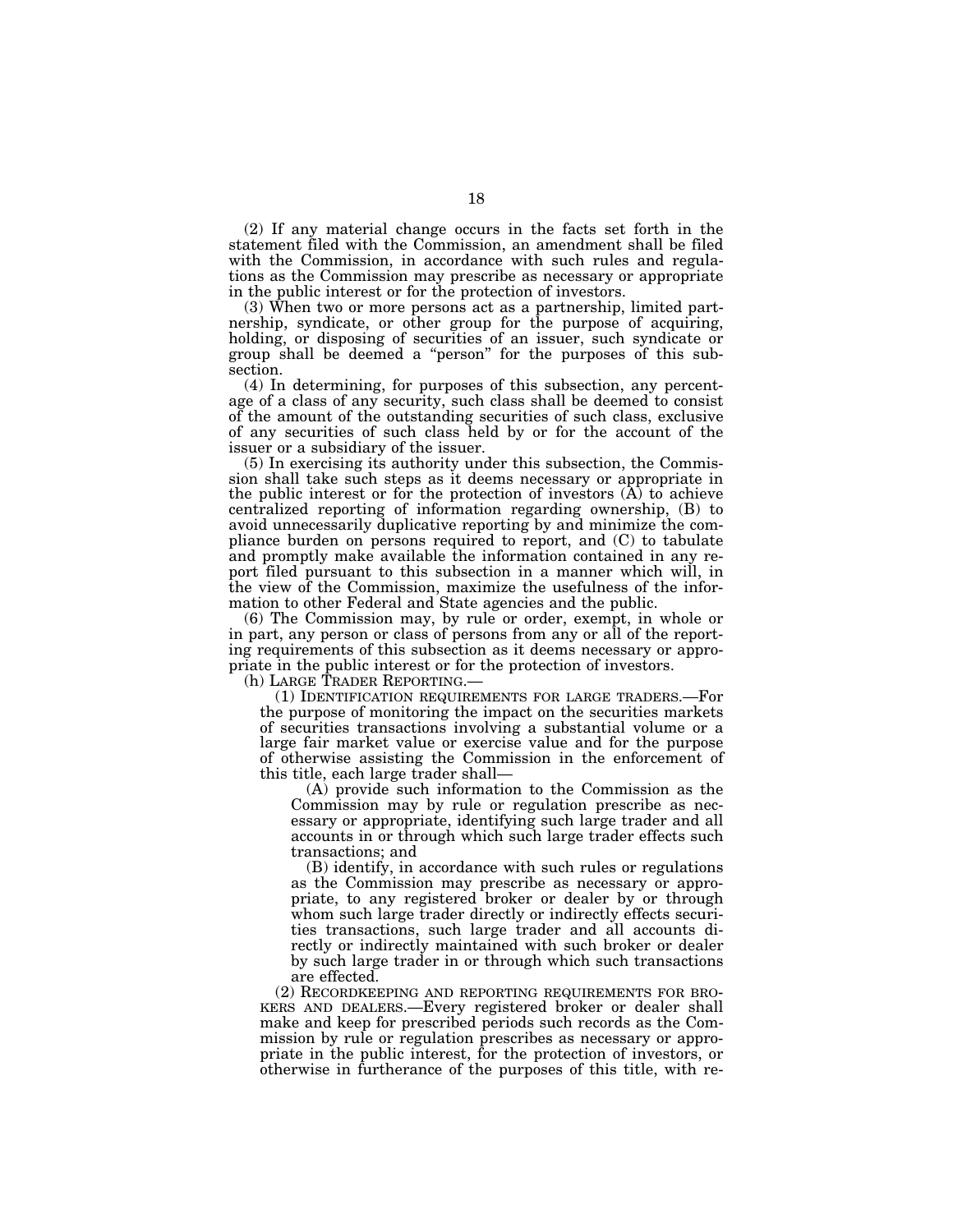spect to securities transactions that equal or exceed the reporting activity level effected directly or indirectly by or through such registered broker or dealer of or for any person that such broker or dealer knows is a large trader, or any person that such broker or dealer has reason to know is a large trader on the basis of transactions in securities effected by or through such broker or dealer. Such records shall be available for reporting to the Commission, or any self-regulatory organization that the Commission shall designate to receive such reports, on the morning of the day following the day the transactions were effected, and shall be reported to the Commission or a self-regulatory organization designated by the Commission immediately upon request by the Commission or such a self-regulatory organization. Such records and reports shall be in a format and transmitted in a manner prescribed by the Commission (including, but not limited to, machine readable form).

(3) AGGREGATION RULES.—The Commission may prescribe rules or regulations governing the manner in which transactions and accounts shall be aggregated for the purpose of this subsection, including aggregation on the basis of common ownership or control.

(4) EXAMINATION OF BROKER AND DEALER RECORDS.—All records required to be made and kept by registered brokers and dealers pursuant to this subsection with respect to transactions effected by large traders are subject at any time, or from time to time, to such reasonable periodic, special, or other examinations by representatives of the Commission as the Commission deems necessary or appropriate in the public interest, for the protection of investors, or otherwise in furtherance of the purposes of this title.

(5) FACTORS TO BE CONSIDERED IN COMMISSION ACTIONS.—In exercising its authority under this subsection, the Commission shall take into account—

(A) existing reporting systems;

(B) the costs associated with maintaining information with respect to transactions effected by large traders and reporting such information to the Commission or self-regulatory organizations; and

(C) the relationship between the United States and international securities markets.

(6) EXEMPTIONS.—The Commission, by rule, regulation, or order, consistent with the purposes of this title, may exempt any person or class of persons or any transaction or class of transactions, either conditionally or upon specified terms and conditions or for stated periods, from the operation of this sub-

section, and the rules and regulations thereunder.<br>(7) AUTHORITY OF COMMISSION TO LIMIT DISCLOSURE OF IN-FORMATION.—Notwithstanding any other provision of law, the Commission shall not be compelled to disclose any information required to be kept or reported under this subsection. Nothing in this subsection shall authorize the Commission to withhold information from Congress, or prevent the Commission from complying with a request for information from any other Federal department or agency requesting information for purposes within the scope of its jurisdiction, or complying with an order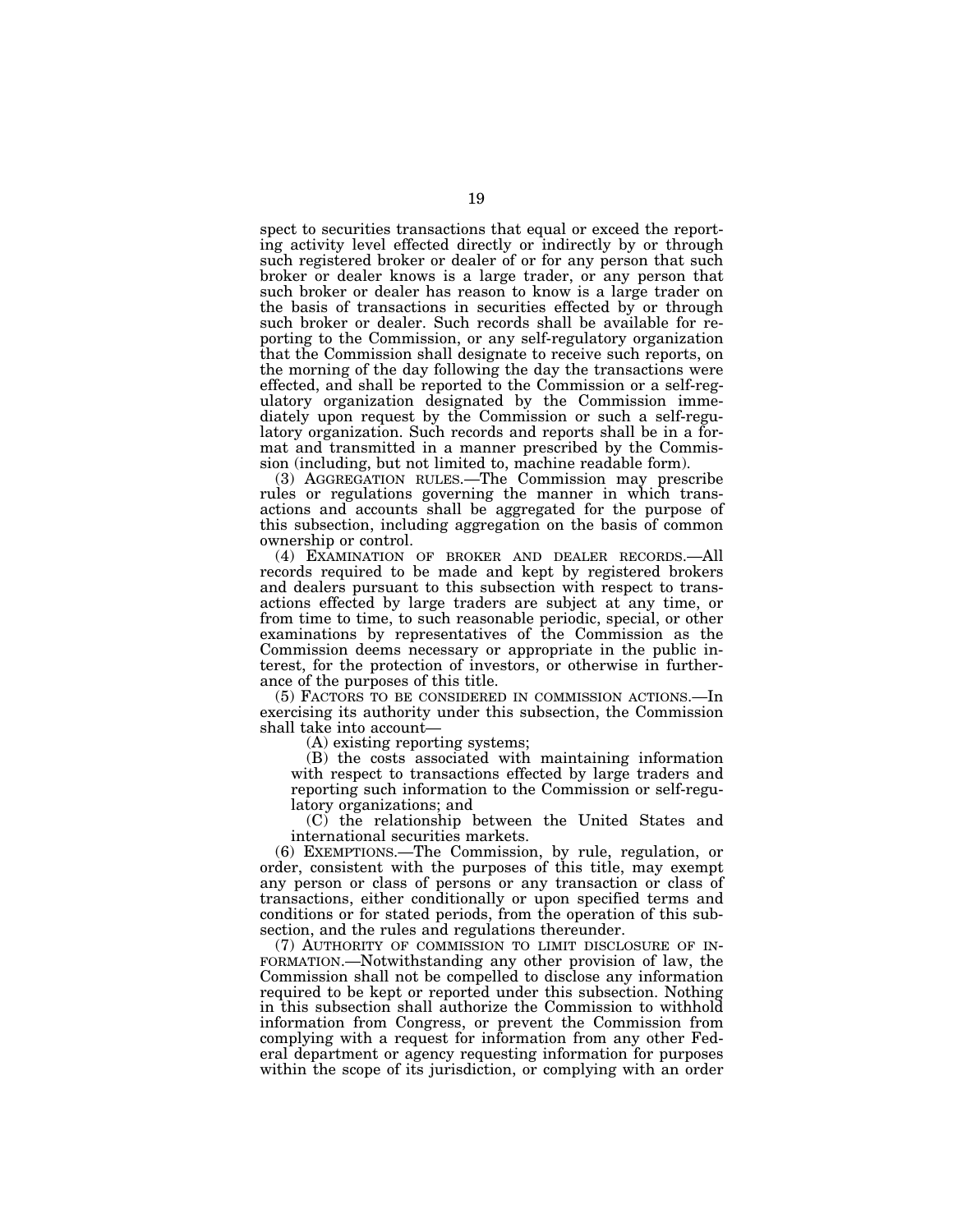of a court of the United States in an action brought by the United States or the Commission. For purposes of section 552 of title 5, United States Code, this subsection shall be considered a statute described in subsection (b)(3)(B) of such section 552.

(8) DEFINITIONS.—For purposes of this subsection—

(A) the term ''large trader'' means every person who, for his own account or an account for which he exercises investment discretion, effects transactions for the purchase or sale of any publicly traded security or securities by use of any means or instrumentality of interstate commerce or of the mails, or of any facility of a national securities exchange, directly or indirectly by or through a registered broker or dealer in an aggregate amount equal to or in excess of the identifying activity level;

(B) the term ''publicly traded security'' means any equity security (including an option on individual equity securities, and an option on a group or index of such securities) listed, or admitted to unlisted trading privileges, on a national securities exchange, or quoted in an automated interdealer quotation system;

(C) the term ''identifying activity level'' means transactions in publicly traded securities at or above a level of volume, fair market value, or exercise value as shall be fixed from time to time by the Commission by rule or regulation, specifying the time interval during which such transactions shall be aggregated;

(D) the term ''reporting activity level'' means transactions in publicly traded securities at or above a level of volume, fair market value, or exercise value as shall be fixed from time to time by the Commission by rule, regulation, or order, specifying the time interval during which such transactions shall be aggregated; and

(E) the term ''person'' has the meaning given in section 3(a)(9) of this title and also includes two or more persons acting as a partnership, limited partnership, syndicate, or other group, but does not include a foreign central bank.

(i) ACCURACY OF FINANCIAL REPORTS.—Each financial report that contains financial statements, and that is required to be prepared in accordance with (or reconciled to) generally accepted accounting principles under this title and filed with the Commission shall reflect all material correcting adjustments that have been identified by a registered public accounting firm in accordance with generally accepted accounting principles and the rules and regulations of the Commission.

(j) OFF-BALANCE SHEET TRANSACTIONS.—Not later than 180 days after the date of enactment of the Sarbanes-Oxley Act of 2002, the Commission shall issue final rules providing that each annual and quarterly financial report required to be filed with the Commission shall disclose all material off-balance sheet transactions, arrangements, obligations (including contingent obligations), and other relationships of the issuer with unconsolidated entities or other persons, that may have a material current or future effect on financial condition, changes in financial condition, results of operations, li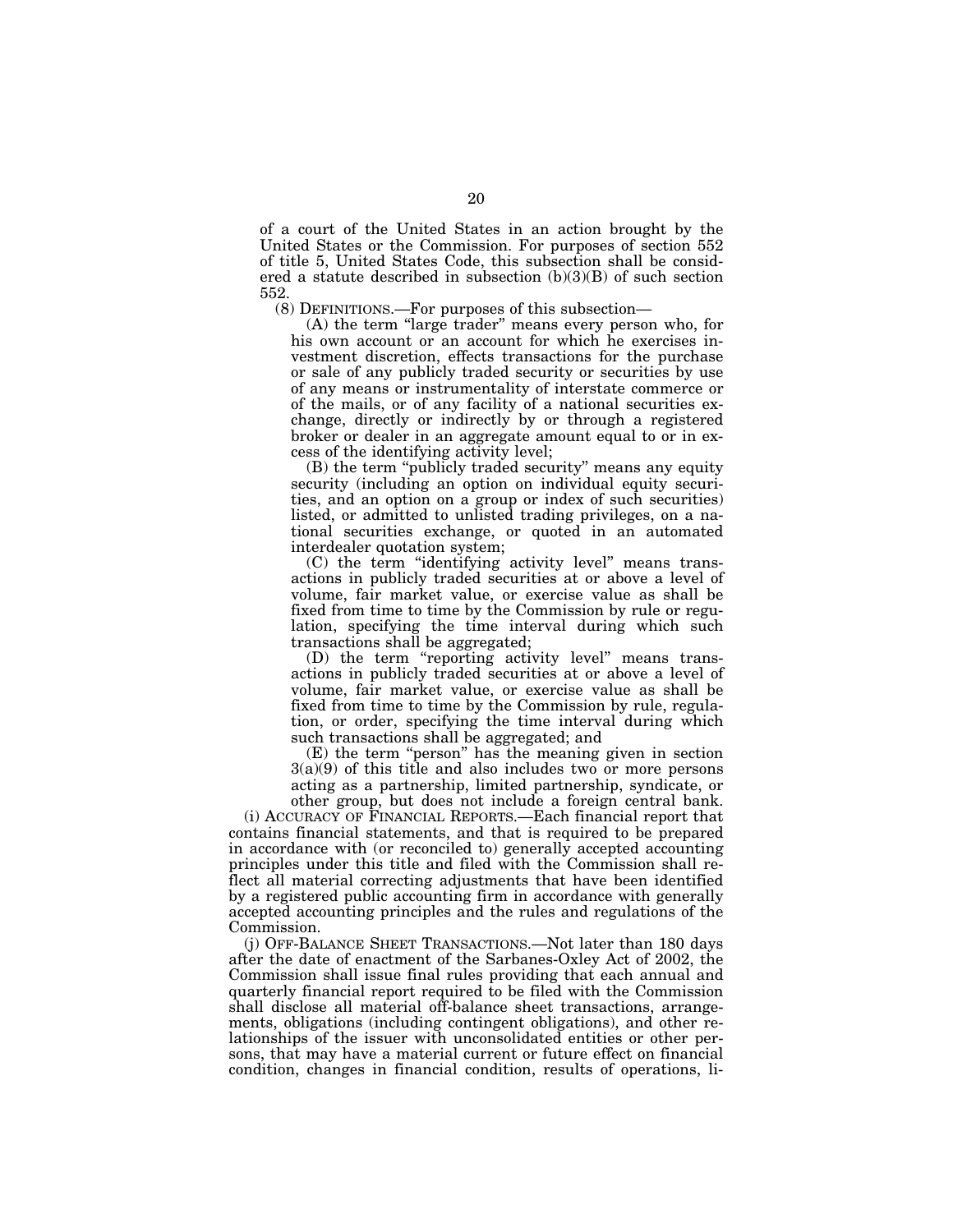quidity, capital expenditures, capital resources, or significant components of revenues or expenses.

(k) PROHIBITION ON PERSONAL LOANS TO EXECUTIVES.—

(1) IN GENERAL.—It shall be unlawful for any issuer (as defined in section 2 of the Sarbanes-Oxley Act of 2002), directly or indirectly, including through any subsidiary, to extend or maintain credit, to arrange for the extension of credit, or to renew an extension of credit, in the form of a personal loan to or for any director or executive officer (or equivalent thereof) of that issuer. An extension of credit maintained by the issuer on the date of enactment of this subsection shall not be subject to the provisions of this subsection, provided that there is no material modification to any term of any such extension of credit or any renewal of any such extension of credit on or after that date of enactment.

(2) LIMITATION.—Paragraph (1) does not preclude any home improvement and manufactured home loans (as that term is defined in section 5 of the Home Owners' Loan Act (12 U.S.C. 1464)), consumer credit (as defined in section 103 of the Truth in Lending Act (15 U.S.C. 1602)), or any extension of credit under an open end credit plan (as defined in section 103 of the Truth in Lending Act  $(15$  U.S.C. 1602)), or a charge card (as defined in section  $127(c)(4)(e)$  of the Truth in Lending Act (15) U.S.C.  $1637(c)(4)(e)$ , or any extension of credit by a broker or dealer registered under section 15 of this title to an employee of that broker or dealer to buy, trade, or carry securities, that is permitted under rules or regulations of the Board of Governors of the Federal Reserve System pursuant to section 7 of this title (other than an extension of credit that would be used to purchase the stock of that issuer), that is—

(A) made or provided in the ordinary course of the consumer credit business of such issuer;

(B) of a type that is generally made available by such issuer to the public; and

(C) made by such issuer on market terms, or terms that are no more favorable than those offered by the issuer to the general public for such extensions of credit.

(3) RULE OF CONSTRUCTION FOR CERTAIN LOANS.—Paragraph (1) does not apply to any loan made or maintained by an insured depository institution (as defined in section 3 of the Federal Deposit Insurance Act (12 U.S.C. 1813)), if the loan is subject to the insider lending restrictions of section 22(h) of the Federal Reserve Act (12 U.S.C. 375b).

(l) REAL TIME ISSUER DISCLOSURES.—Each issuer reporting under section 13(a) or 15(d) shall disclose to the public on a rapid and current basis such additional information concerning material changes in the financial condition or operations of the issuer, in plain English, which may include trend and qualitative information and graphic presentations, as the Commission determines, by rule, is necessary or useful for the protection of investors and in the public interest.

(m) PUBLIC AVAILABILITY OF SECURITY-BASED SWAP TRANSACTION DATA.—

(1) IN GENERAL.—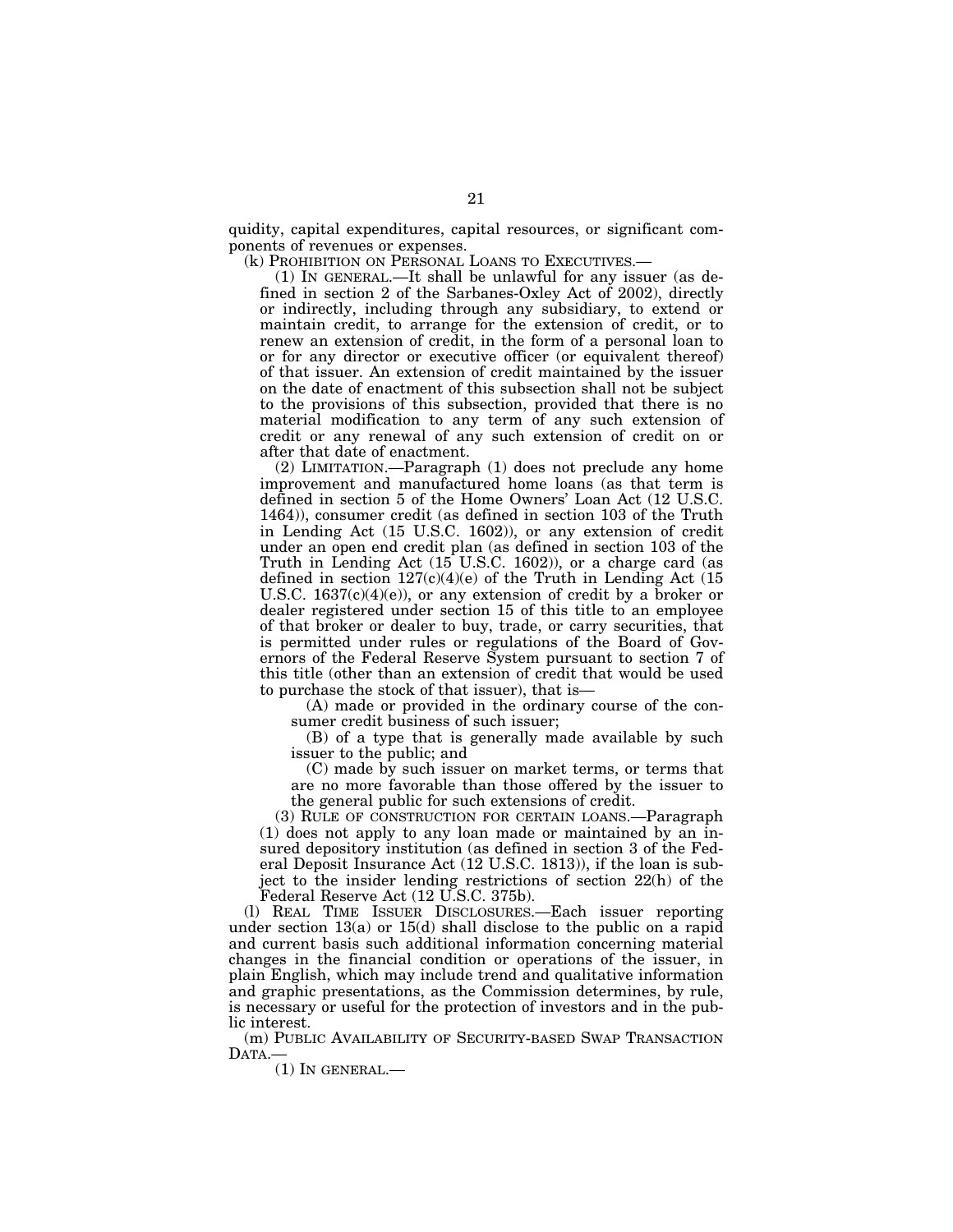(A) DEFINITION OF REAL-TIME PUBLIC REPORTING.—In this paragraph, the term ''real-time public reporting'' means to report data relating to a security-based swap transaction, including price and volume, as soon as technologically practicable after the time at which the securitybased swap transaction has been executed.

(B) PURPOSE.—The purpose of this subsection is to authorize the Commission to make security-based swap transaction and pricing data available to the public in such form and at such times as the Commission determines appropriate to enhance price discovery.

(C) GENERAL RULE.—The Commission is authorized to provide by rule for the public availability of security-based swap transaction, volume, and pricing data as follows:

(i) With respect to those security-based swaps that are subject to the mandatory clearing requirement described in section  $3C(a)(1)$  (including those securitybased swaps that are excepted from the requirement pursuant to section  $3C(g)$ , the Commission shall require real-time public reporting for such transactions.

(ii) With respect to those security-based swaps that are not subject to the mandatory clearing requirement described in section  $3C(a)(1)$ , but are cleared at a registered clearing agency, the Commission shall require real-time public reporting for such transactions.

(iii) With respect to security-based swaps that are not cleared at a registered clearing agency and which are reported to a security-based swap data repository or the Commission under section  $3\hat{C}(\alpha)(6)$ , the Commission shall require real-time public reporting for such transactions, in a manner that does not disclose the business transactions and market positions of any person.

(iv) With respect to security-based swaps that are determined to be required to be cleared under section 3C(b) but are not cleared, the Commission shall re-

quire real-time public reporting for such transactions. (D) REGISTERED ENTITIES AND PUBLIC REPORTING.—The Commission may require registered entities to publicly disseminate the security-based swap transaction and pricing data required to be reported under this paragraph.

(E) RULEMAKING REQUIRED.—With respect to the rule providing for the public availability of transaction and pricing data for security-based swaps described in clauses (i) and (ii) of subparagraph (C), the rule promulgated by the Commission shall contain provisions—

(i) to ensure such information does not identify the participants;

(ii) to specify the criteria for determining what constitutes a large notional security-based swap transaction (block trade) for particular markets and contracts;

(iii) to specify the appropriate time delay for reporting large notional security-based swap transactions (block trades) to the public; and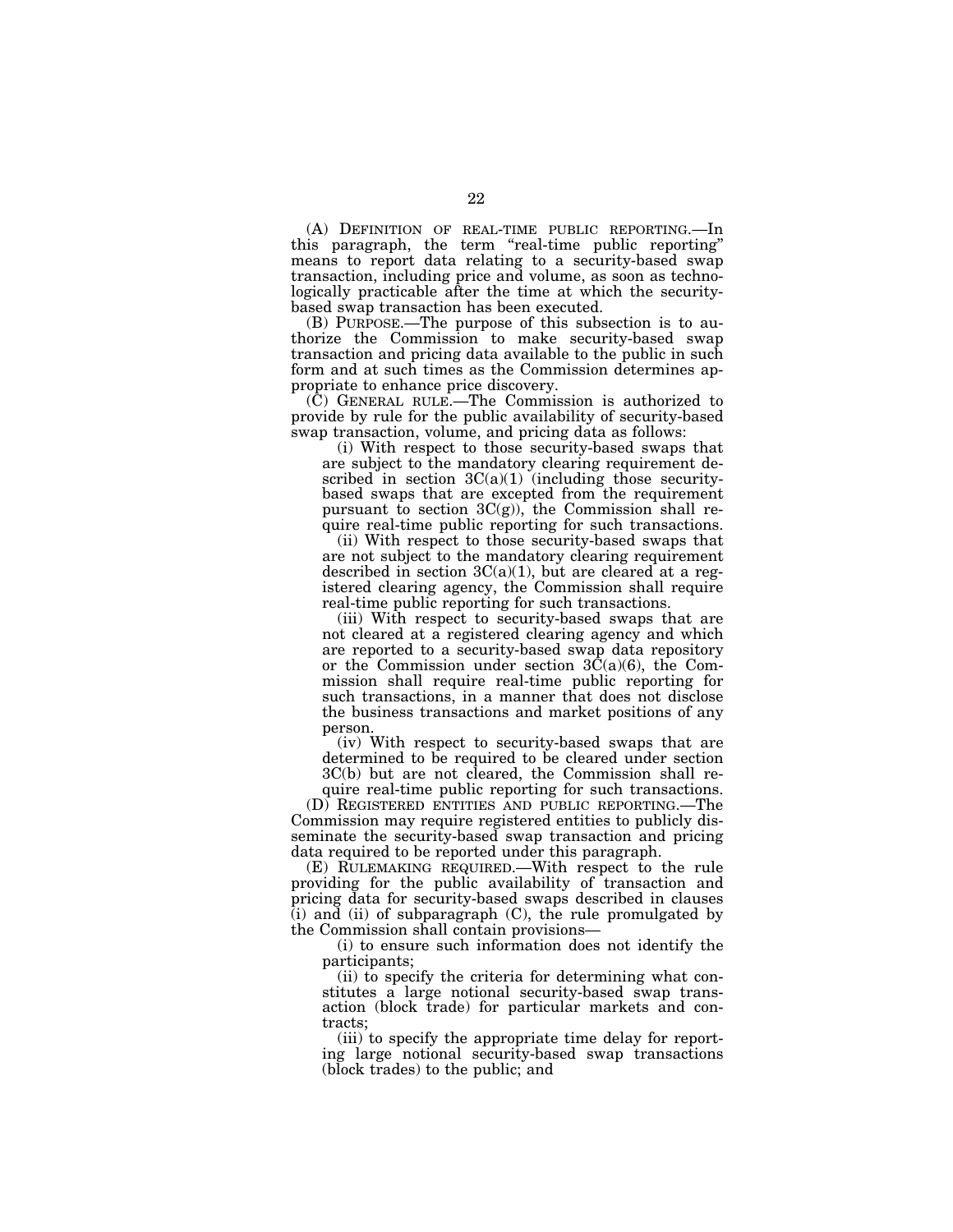(iv) that take into account whether the public disclosure will materially reduce market liquidity.

(F) TIMELINESS OF REPORTING.—Parties to a securitybased swap (including agents of the parties to a securitybased swap) shall be responsible for reporting securitybased swap transaction information to the appropriate registered entity in a timely manner as may be prescribed by the Commission.

(G) REPORTING OF SWAPS TO REGISTERED SECURITY- BASED SWAP DATA REPOSITORIES.—Each security-based swap (whether cleared or uncleared) shall be reported to a registered security-based swap data repository.

(H) REGISTRATION OF CLEARING AGENCIES.—A clearing agency may register as a security-based swap data repository.

(2) SEMIANNUAL AND ANNUAL PUBLIC REPORTING OF AGGRE-GATE SECURITY-BASED SWAP DATA.—

(A) IN GENERAL.—In accordance with subparagraph (B), the Commission shall issue a written report on a semiannual and annual basis to make available to the public information relating to—

(i) the trading and clearing in the major securitybased swap categories; and

(ii) the market participants and developments in new products.

(B) USE; CONSULTATION.—In preparing a report under subparagraph (A), the Commission shall—

(i) use information from security-based swap data repositories and clearing agencies; and

(ii) consult with the Office of the Comptroller of the Currency, the Bank for International Settlements, and such other regulatory bodies as may be necessary.

(C) AUTHORITY OF COMMISSION.—The Commission may, by rule, regulation, or order, delegate the public reporting responsibilities of the Commission under this paragraph in accordance with such terms and conditions as the Commission determines to be appropriate and in the public inter-

est.<br>(n) SECURITY-BASED SWAP DATA REPOSITORIES.-

(1) REGISTRATION REQUIREMENT.—It shall be unlawful for any person, unless registered with the Commission, directly or indirectly, to make use of the mails or any means or instrumentality of interstate commerce to perform the functions of a security-based swap data repository.

(2) INSPECTION AND EXAMINATION.—Each registered securitybased swap data repository shall be subject to inspection and examination by any representative of the Commission.

(3) COMPLIANCE WITH CORE PRINCIPLES.—

(A) IN GENERAL.—To be registered, and maintain registration, as a security-based swap data repository, the security-based swap data repository shall comply with—

(i) the requirements and core principles described in this subsection; and

(ii) any requirement that the Commission may impose by rule or regulation.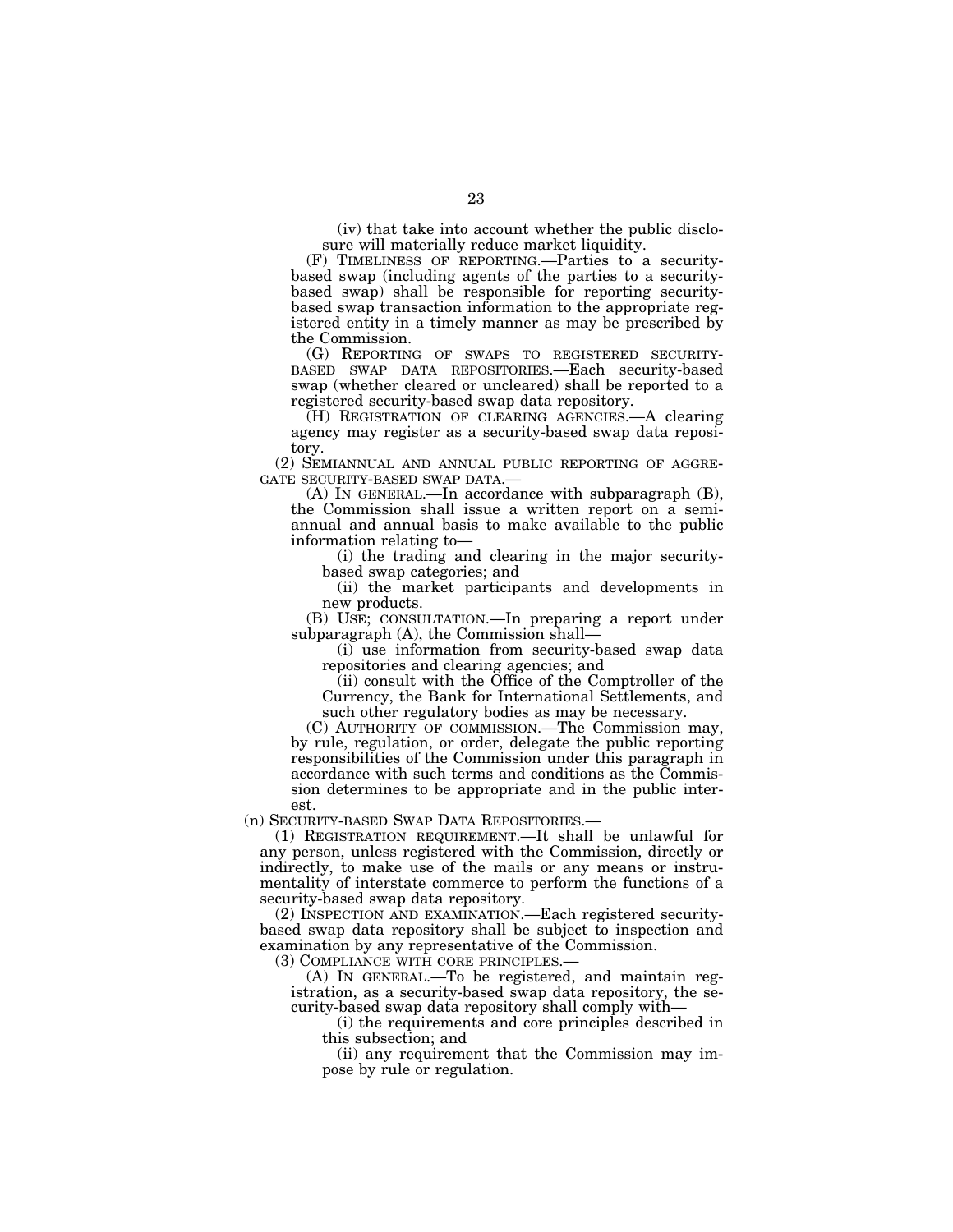(B) REASONABLE DISCRETION OF SECURITY-BASED SWAP DATA REPOSITORY.—Unless otherwise determined by the Commission, by rule or regulation, a security-based swap data repository described in subparagraph (A) shall have reasonable discretion in establishing the manner in which the security-based swap data repository complies with the core principles described in this subsection.<br>(4) STANDARD SETTING.—

(A) DATA IDENTIFICATION.—<br>(i) IN GENERAL.—In accordance with clause (ii), the Commission shall prescribe standards that specify the data elements for each security-based swap that shall be collected and maintained by each registered security-based swap data repository.

(ii) REQUIREMENT.—In carrying out clause (i), the Commission shall prescribe consistent data element standards applicable to registered entities and reporting counterparties.

(B) DATA COLLECTION AND MAINTENANCE.—The Commission shall prescribe data collection and data maintenance standards for security-based swap data repositories.

(C) COMPARABILITY.—The standards prescribed by the Commission under this subsection shall be comparable to the data standards imposed by the Commission on clearing agencies in connection with their clearing of security-based swaps.

(5) DUTIES.—A security-based swap data repository shall—

(A) accept data prescribed by the Commission for each security-based swap under subsection (b);

(B) confirm with both counterparties to the securitybased swap the accuracy of the data that was submitted;

(C) maintain the data described in subparagraph (A) in such form, in such manner, and for such period as may be required by the Commission;

(D)(i) provide direct electronic access to the Commission (or any designee of the Commission, including another registered entity); and

(ii) provide the information described in subparagraph (A) in such form and at such frequency as the Commission may require to comply with the public reporting requirements set forth in subsection (m);

(E) at the direction of the Commission, establish automated systems for monitoring, screening, and analyzing security-based swap data;

(F) maintain the privacy of any and all security-based swap transaction information that the security-based swap data repository receives from a security-based swap dealer, counterparty, or any other registered entity; and

(G) on a confidential basis pursuant to section 24, upon request, and after notifying the Commission of the request, make available security-based swap data obtained by the security-based swap data repository, including individual counterparty trade and position data, to—

(i) each appropriate prudential regulator;

(ii) the Financial Stability Oversight Council;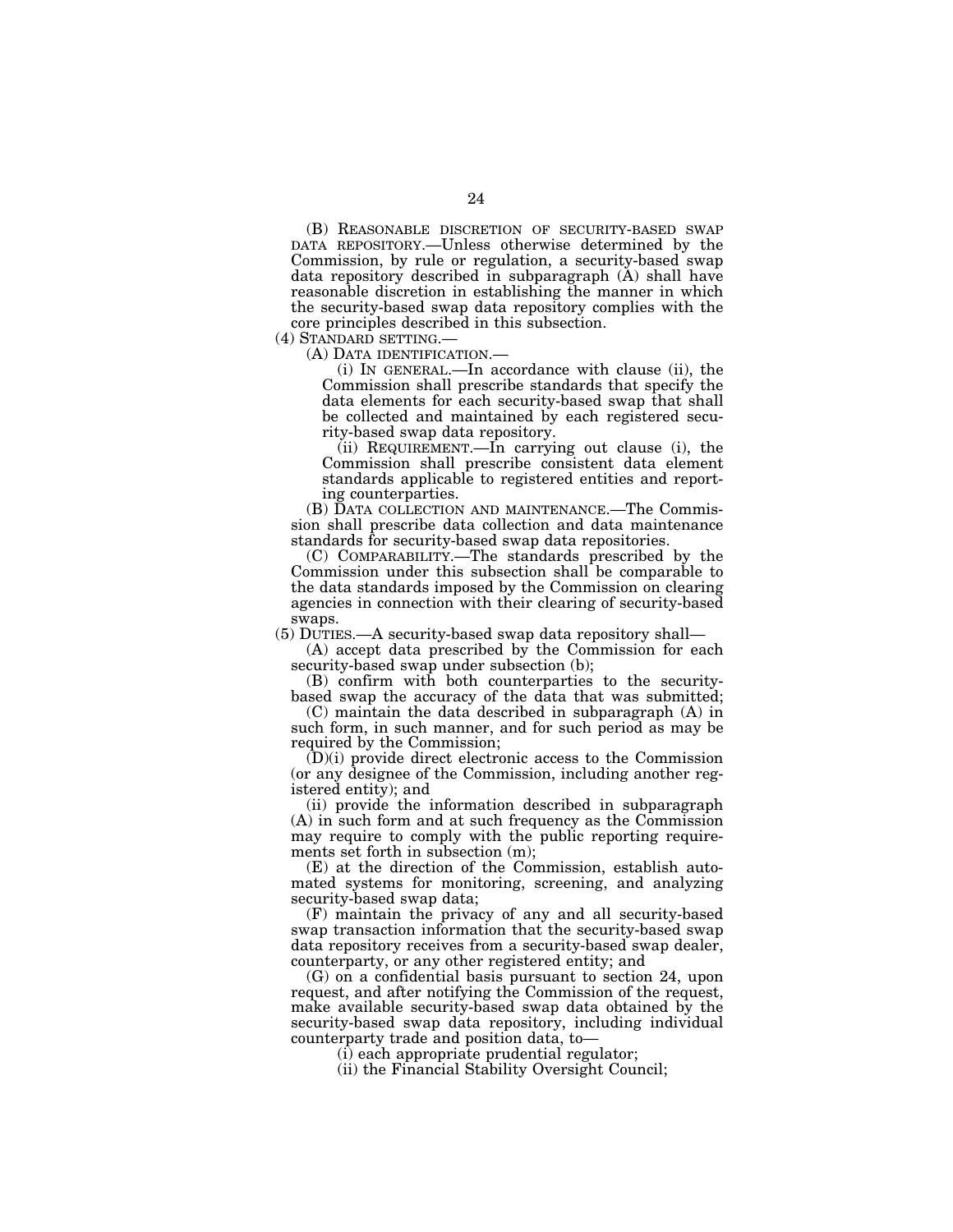(iii) the Commodity Futures Trading Commission;

(iv) the Department of Justice; and

(v) any other person that the Commission determines to be appropriate, including—

(I) foreign financial supervisors (including foreign futures authorities);

(II) foreign central banks;

(III) foreign ministries; and

(IV) other foreign authorities.

(H) CONFIDENTIALITY AGREEMENT.—Before the securitybased swap data repository may share information with any entity described in subparagraph (G), the securitybased swap data repository shall receive a written agreement from each entity stating that the entity shall abide by the confidentiality requirements described in section 24 relating to the information on security-based swap transactions that is provided.

(6) DESIGNATION OF CHIEF COMPLIANCE OFFICER.—

(A) IN GENERAL.—Each security-based swap data repository shall designate an individual to serve as a chief compliance officer.

(B) DUTIES.—The chief compliance officer shall—

(i) report directly to the board or to the senior officer of the security-based swap data repository;

(ii) review the compliance of the security-based swap data repository with respect to the requirements and core principles described in this subsection;

(iii) in consultation with the board of the securitybased swap data repository, a body performing a function similar to the board of the security-based swap data repository, or the senior officer of the securitybased swap data repository, resolve any conflicts of interest that may arise;

(iv) be responsible for administering each policy and procedure that is required to be established pursuant to this section;

(v) ensure compliance with this title (including regulations) relating to agreements, contracts, or transactions, including each rule prescribed by the Commission under this section;

(vi) establish procedures for the remediation of noncompliance issues identified by the chief compliance officer through any—

(I) compliance office review;

(II) look-back;

(III) internal or external audit finding;

(IV) self-reported error; or

(V) validated complaint; and

(vii) establish and follow appropriate procedures for the handling, management response, remediation, retesting, and closing of noncompliance issues.

(C) ANNUAL REPORTS.—

(i) IN GENERAL.—In accordance with rules prescribed by the Commission, the chief compliance officer shall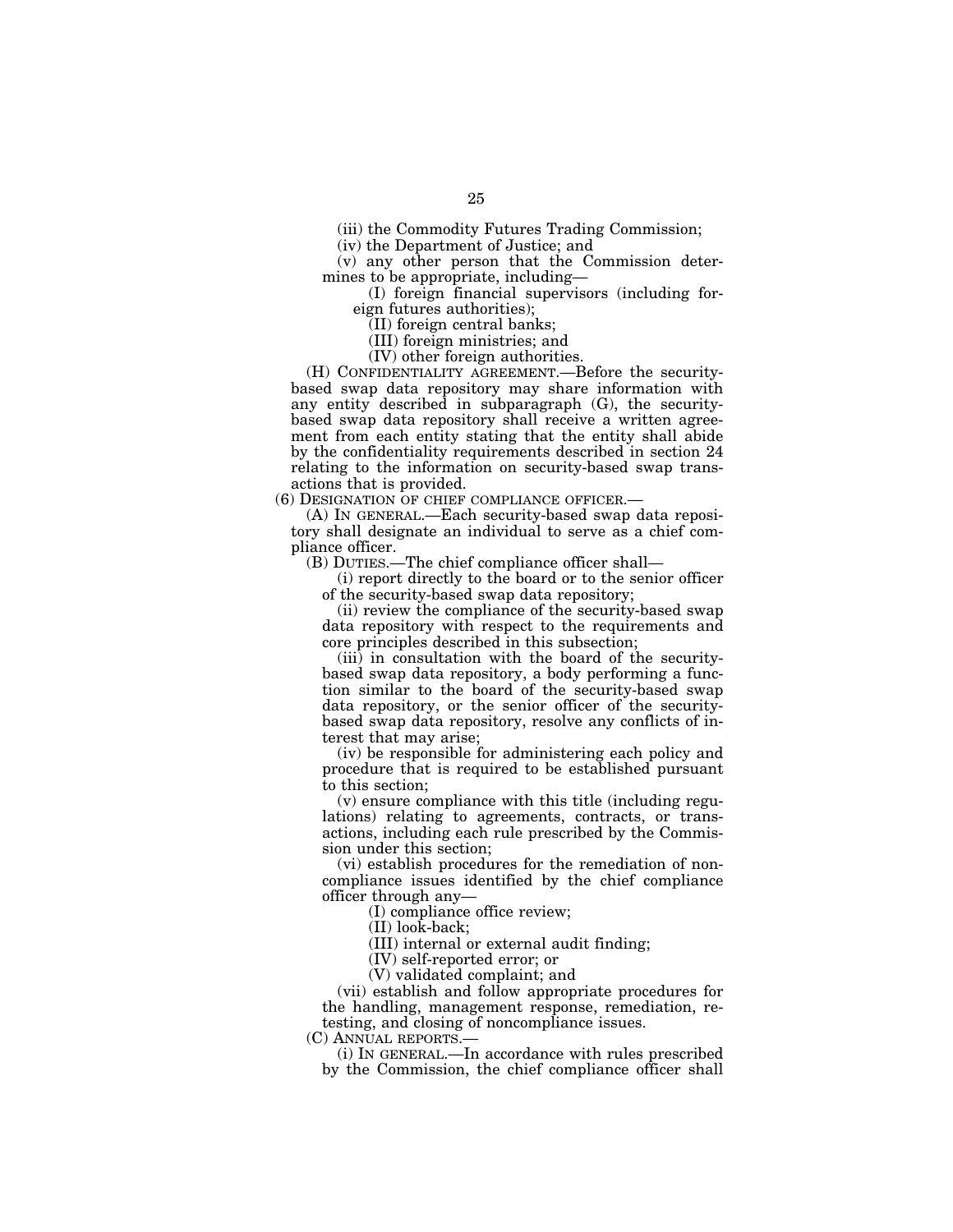annually prepare and sign a report that contains a description of—

(I) the compliance of the security-based swap data repository of the chief compliance officer with respect to this title (including regulations); and

(II) each policy and procedure of the securitybased swap data repository of the chief compliance officer (including the code of ethics and conflict of interest policies of the security-based swap data repository).

(ii) REQUIREMENTS.—A compliance report under clause (i) shall—

(I) accompany each appropriate financial report of the security-based swap data repository that is required to be furnished to the Commission pursuant to this section; and

(II) include a certification that, under penalty of law, the compliance report is accurate and complete.

(7) CORE PRINCIPLES APPLICABLE TO SECURITY-BASED SWAP

(A) ANTITRUST CONSIDERATIONS.—Unless necessary or appropriate to achieve the purposes of this title, the swap data repository shall not—

(i) adopt any rule or take any action that results in any unreasonable restraint of trade; or

(ii) impose any material anticompetitive burden on the trading, clearing, or reporting of transactions.

(B) GOVERNANCE ARRANGEMENTS.—Each security-based swap data repository shall establish governance arrangements that are transparent—

(i) to fulfill public interest requirements; and

(ii) to support the objectives of the Federal Government, owners, and participants.

(C) CONFLICTS OF INTEREST.—Each security-based swap data repository shall—

(i) establish and enforce rules to minimize conflicts of interest in the decision-making process of the security-based swap data repository; and

(ii) establish a process for resolving any conflicts of interest described in clause (i).

(D) ADDITIONAL DUTIES DEVELOPED BY COMMISSION.—

(i) IN GENERAL.—The Commission may develop 1 or more additional duties applicable to security-based swap data repositories.

(ii) CONSIDERATION OF EVOLVING STANDARDS.—In developing additional duties under subparagraph (A), the Commission may take into consideration any evolving standard of the United States or the international community.<br>
(iii) ADDITIONAL DUTIES FOR COMMISSION DES-

IGNEES.—The Commission shall establish additional duties for any registrant described in section  $13(m)(2)(C)$  in order to minimize conflicts of interest, protect data, ensure compliance, and guarantee the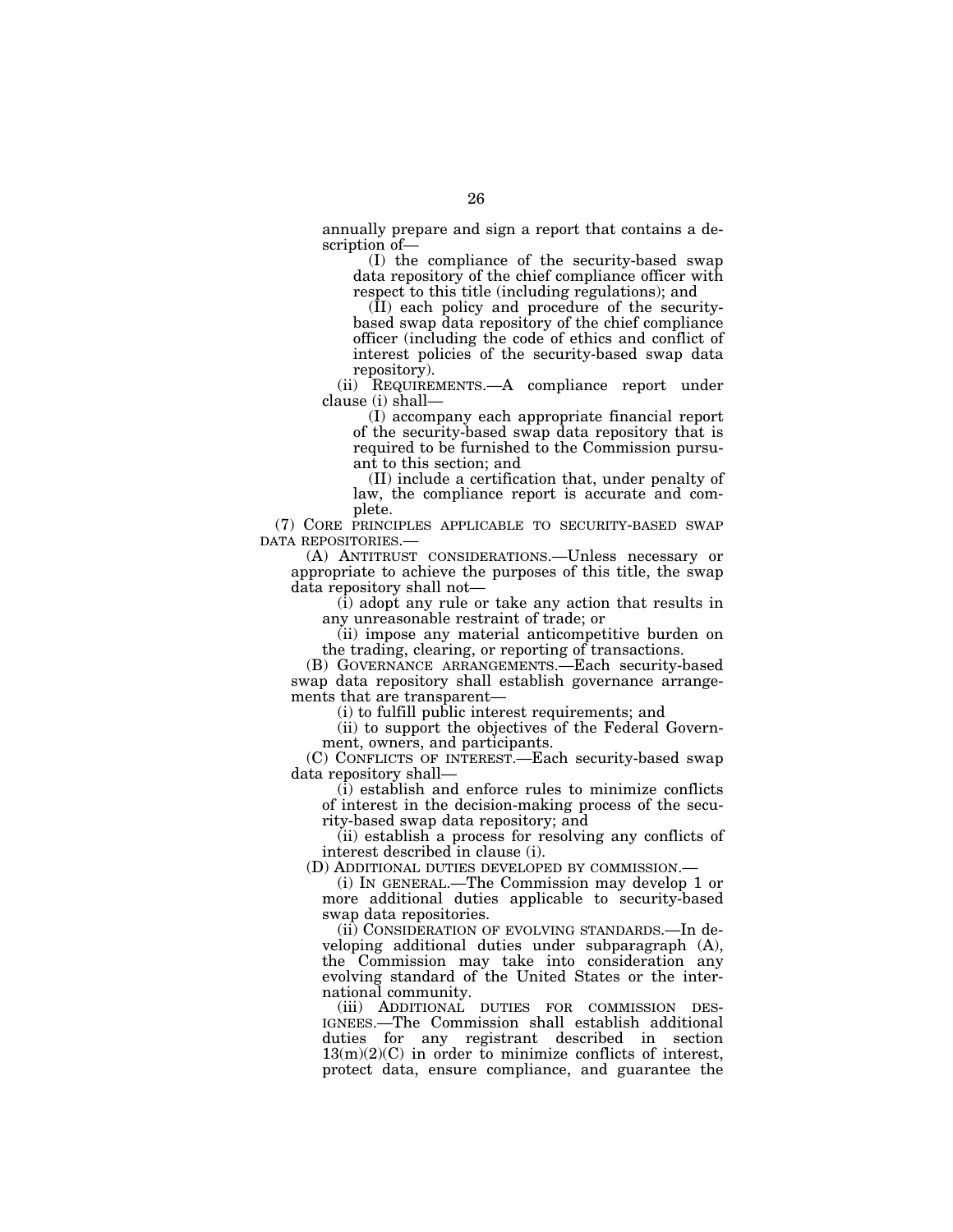safety and security of the security-based swap data repository.

(8) REQUIRED REGISTRATION FOR SECURITY-BASED SWAP DATA REPOSITORIES.—Any person that is required to be registered as a security-based swap data repository under this subsection shall register with the Commission, regardless of whether that person is also licensed under the Commodity Exchange Act as a swap data repository.

(9) RULES.—The Commission shall adopt rules governing persons that are registered under this subsection.

(o) BENEFICIAL OWNERSHIP.—For purposes ofthis section and section 16, a person shall be deemed to acquire beneficialownership of an equity security based on the purchase or sale of asecurity-based swap, only to the extent that the Commission, by rule,determines after consultation with the prudential regulators and the Secretaryof the Treasury, that the purchase or sale of the securitybased swap, or classof security-based swap, provides incidents of ownership comparable to directownership of the equity security, and that it is necessary to achieve thepurposes of this section that the purchase or sale of the security-based swaps,or class of security-based swap, be deemed the acquisition of beneficialownership of the equitysecurity.

(p) DISCLOSURES RELATING TO CONFLICT MINERALS ORIGINATING IN THE DEMOCRATIC REPUBLIC OF THE CONGO.—

(1) REGULATIONS.—<br>(A) IN GENERAL.—Not later than 270 days after the date of the enactment of this subsection, the Commission shall promulgate regulations requiring any person described in paragraph (2) to disclose annually, beginning with the person's first full fiscal year that begins after the date of promulgation of such regulations, whether conflict minerals that are necessary as described in paragraph  $(2)(B)$ , in the year for which such reporting is required, did originate in the Democratic Republic of the Congo or an adjoining country and, in cases in which such conflict minerals did originate in any such country, submit to the Commission a report that includes, with respect to the period covered by the report—

(i) a description of the measures taken by the person to exercise due diligence on the source and chain of custody of such minerals, which measures shall include an independent private sector audit of such report submitted through the Commission that is conducted in accordance with standards established by the Comptroller General of the United States, in accordance with rules promulgated by the Commission, in consultation with the Secretary of State; and

(ii) a description of the products manufactured or contracted to be manufactured that are not DRC conflict free (''DRC conflict free'' is defined to mean the products that do not contain minerals that directly or indirectly finance or benefit armed groups in the Democratic Republic of the Congo or an adjoining country), the entity that conducted the independent private sector audit in accordance with clause (i), the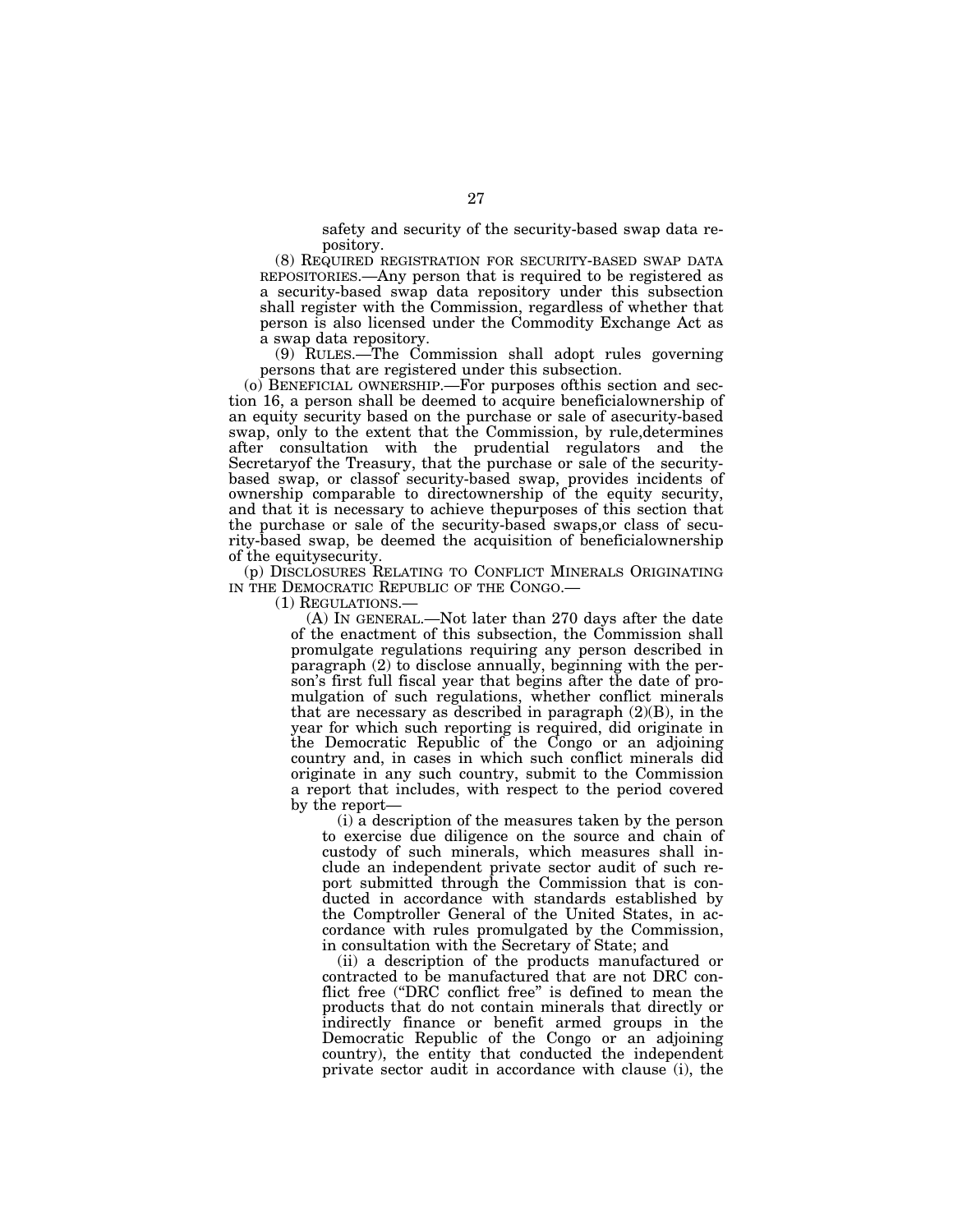facilities used to process the conflict minerals, the country of origin of the conflict minerals, and the efforts to determine the mine or location of origin with the greatest possible specificity.

(B) CERTIFICATION.—The person submitting a report under subparagraph (A) shall certify the audit described in clause (i) of such subparagraph that is included in such report. Such a certified audit shall constitute a critical component of due diligence in establishing the source and chain of custody of such minerals.

(C) UNRELIABLE DETERMINATION.—If a report required to be submitted by a person under subparagraph (A) relies on a determination of an independent private sector audit, as described under subparagraph (A)(i), or other due diligence processes previously determined by the Commission to be unreliable, the report shall not satisfy the requirements of the regulations promulgated under subparagraph  $(A)(i)$ .

(D) DRC CONFLICT FREE.—For purposes of this paragraph, a product may be labeled as ''DRC conflict free'' if the product does not contain conflict minerals that directly or indirectly finance or benefit armed groups in the Democratic Republic of the Congo or an adjoining country.

(E) INFORMATION AVAILABLE TO THE PUBLIC.—Each person described under paragraph (2) shall make available to the public on the Internet website of such person the information disclosed by such person under subparagraph (A).

(2) PERSON DESCRIBED.—A person is described in this paragraph if—

(A) the person is required to file reports with the Commission pursuant to paragraph  $(1)(A)$ ; and

(B) conflict minerals are necessary to the functionality or production of a product manufactured by such person.

(3) REVISIONS AND WAIVERS.—The Commission shall revise or temporarily waive the requirements described in paragraph (1) if the President transmits to the Commission a determination that—

(A) such revision or waiver is in the national security interest of the United States and the President includes the reasons therefor; and

(B) establishes a date, not later than 2 years after the initial publication of such exemption, on which such exemption shall expire.

(4) TERMINATION OF DISCLOSURE REQUIREMENTS.—The requirements of paragraph (1) shall terminate on the date on which the President determines and certifies to the appropriate congressional committees, but in no case earlier than the date that is one day after the end of the 5-year period beginning on the date of the enactment of this subsection, that no armed groups continue to be directly involved and benefitting from commercial activity involving conflict minerals.

(5) DEFINITIONS.—For purposes of this subsection, the terms "adjoining country", "appropriate congressional committees", "armed group", and "conflict mineral" have the meaning given those terms under section 1502 of the Dodd-Frank Wall Street Reform and Consumer Protection Act.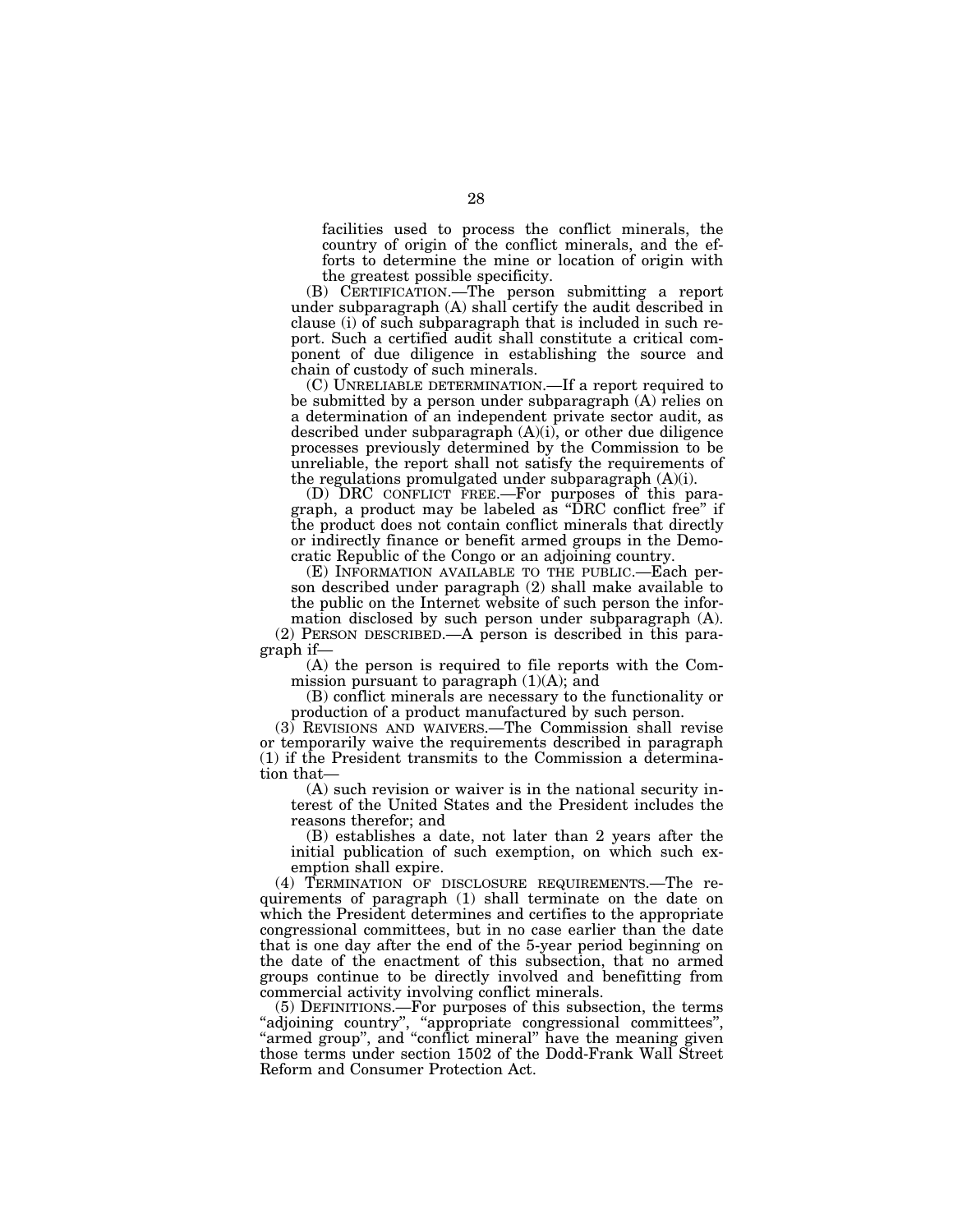(q) DISCLOSURE OF PAYMENTS BY RESOURCE EXTRACTION ISSUERS.—

(1) DEFINITIONS.—In this subsection—

(A) the term ''commercial development of oil, natural gas, or minerals'' includes exploration, extraction, processing, export, and other significant actions relating to oil, natural gas, or minerals, or the acquisition of a license for any such activity, as determined by the Commission;

(B) the term ''foreign government'' means a foreign government, a department, agency, or instrumentality of a foreign government, or a company owned by a foreign government, as determined by the Commission;

 $(C)$  the term "payment"-

(i) means a payment that is—

(I) made to further the commercial development of oil, natural gas, or minerals; and

(II) not de minimis; and

(ii) includes taxes, royalties, fees (including license fees), production entitlements, bonuses, and other material benefits, that the Commission, consistent with the guidelines of the Extractive Industries Transparency Initiative (to the extent practicable), determines are part of the commonly recognized revenue stream for the commercial development of oil, natural gas, or minerals;

(D) the term ''resource extraction issuer'' means an issuer that—

(i) is required to file an annual report with the Commission; and

(ii) engages in the commercial development of oil, natural gas, or minerals;

 $(E)$  the term "interactive data format" means an electronic data format in which pieces of information are identified using an interactive data standard; and

(F) the term ''interactive data standard'' means standardized list of electronic tags that mark information included in the annual report of a resource extraction issuer.<br>(2)  $\text{DISCLOSURE}$ —

(A) INFORMATION REQUIRED.—Not later than 270 days after the date of enactment of the Dodd-Frank Wall Street Reform and Consumer Protection Act, the Commission shall issue final rules that require each resource extraction issuer to include in an annual report of the resource extraction issuer information relating to any payment made by the resource extraction issuer, a subsidiary of the resource extraction issuer, or an entity under the control of the resource extraction issuer to a foreign government or the Federal Government for the purpose of the commercial development of oil, natural gas, or minerals, including—

(i) the type and total amount of such payments made for each project of the resource extraction issuer relating to the commercial development of oil, natural gas, or minerals; and

(ii) the type and total amount of such payments made to each government.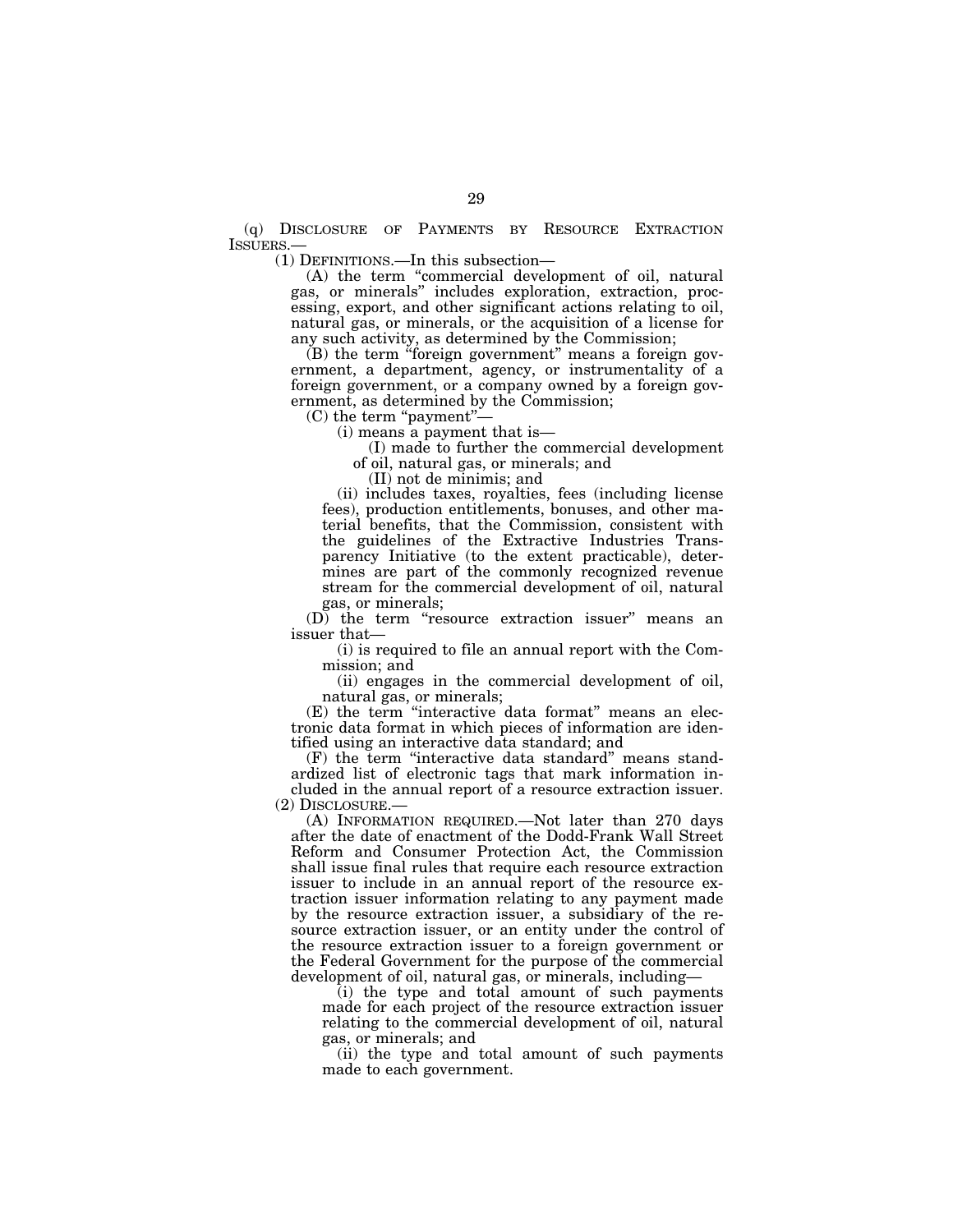(B) CONSULTATION IN RULEMAKING.—In issuing rules under subparagraph (A), the Commission may consult with any agency or entity that the Commission determines is relevant.

(C) INTERACTIVE DATA FORMAT.—The rules issued under subparagraph (A) shall require that the information included in the annual report of a resource extraction issuer be submitted in an interactive data format.

(D) INTERACTIVE DATA STANDARD.—

(i) IN GENERAL.—The rules issued under subparagraph (A) shall establish an interactive data standard for the information included in the annual report of a resource extraction issuer.

(ii) ELECTRONIC TAGS.—The interactive data standard shall include electronic tags that identify, for any payments made by a resource extraction issuer to a foreign government or the Federal Government—

(I) the total amounts of the payments, by category;

(II) the currency used to make the payments;

(III) the financial period in which the payments were made;

(IV) the business segment of the resource extraction issuer that made the payments;

(V) the government that received the payments, and the country in which the government is located;

(VI) the project of the resource extraction issuer to which the payments relate; and

(VII) such other information as the Commission may determine is necessary or appropriate in the public interest or for the protection of investors.

(E) INTERNATIONAL TRANSPARENCY EFFORTS.—To the extent practicable, the rules issued under subparagraph (A) shall support the commitment of the Federal Government to international transparency promotion efforts relating to the commercial development of oil, natural gas, or minerals.

(F) EFFECTIVE DATE.—With respect to each resource extraction issuer, the final rules issued under subparagraph (A) shall take effect on the date on which the resource extraction issuer is required to submit an annual report relating to the fiscal year of the resource extraction issuer that ends not earlier than 1 year after the date on which the Commission issues final rules under subparagraph (A). (3) PUBLIC AVAILABILITY OF INFORMATION.—

(A) IN GENERAL.—To the extent practicable, the Commission shall make available online, to the public, a compilation of the information required to be submitted under the rules issued under paragraph (2)(A).

(B) OTHER INFORMATION.—Nothing in this paragraph shall require the Commission to make available online information other than the information required to be submitted under the rules issued under paragraph (2)(A).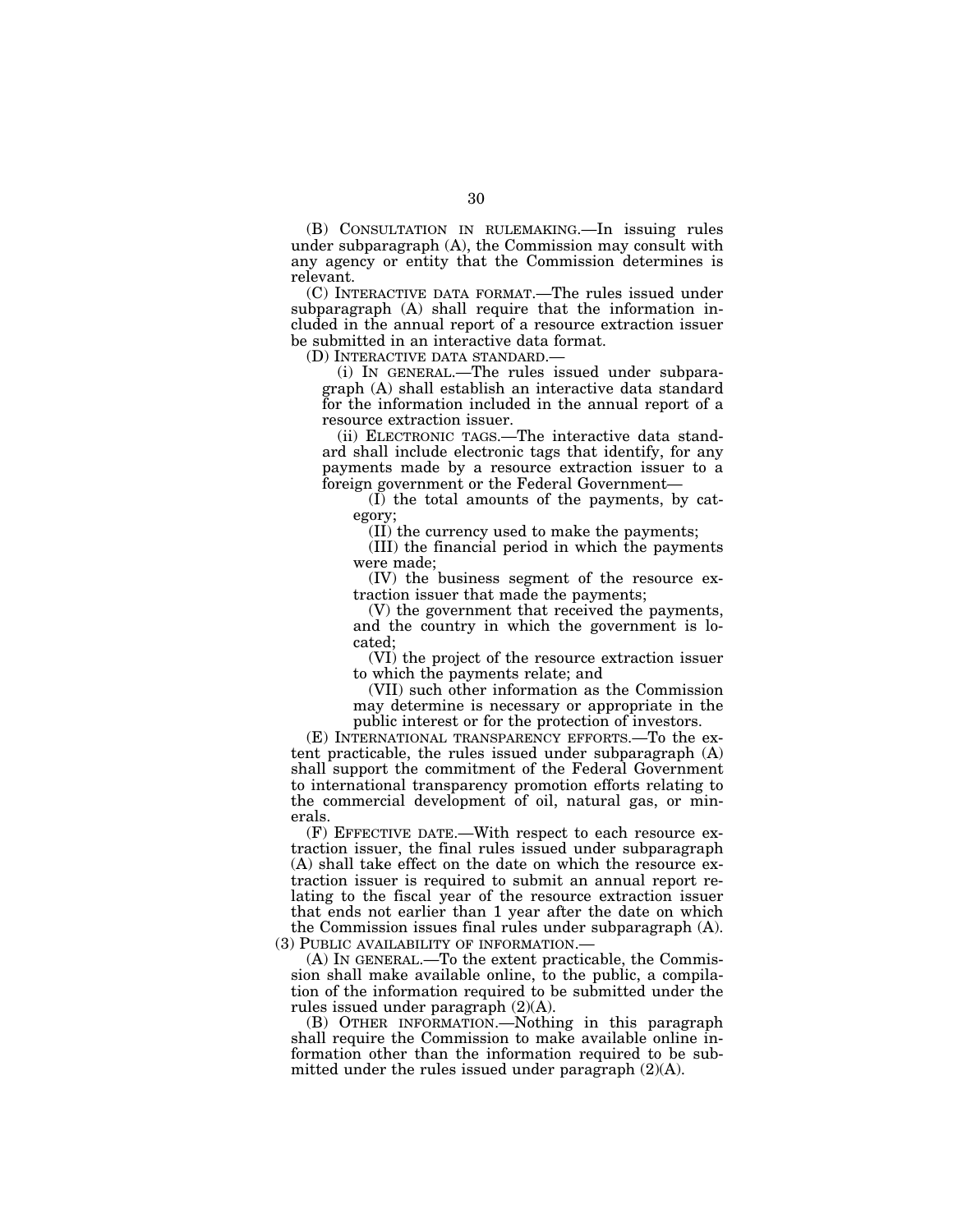(4) AUTHORIZATION OF APPROPRIATIONS.—There are authorized to be appropriated to the Commission such sums as may be necessary to carry out this subsection.<br>(r) DISCLOSURE OF CERTAIN ACTIVITIES RELATING TO IRAN.—

 $(1)$  In GENERAL.—Each issuer required to file an annual or quarterly report under subsection (a) shall disclose in that report the information required by paragraph (2) if, during the period covered by the report, the issuer or any affiliate of the issuer—

(A) knowingly engaged in an activity described in subsection (a) or (b) of section 5 of the Iran Sanctions Act of 1996 (Public Law 104–172; 50 U.S.C. 1701 note);

(B) knowingly engaged in an activity described in subsection  $(c)(2)$  of section 104 of the Comprehensive Iran Sanctions, Accountability, and Divestment Act of 2010 (22 U.S.C. 8513) or a transaction described in subsection  $(d)(1)$ of that section;

(C) knowingly engaged in an activity described in section  $105A(b)(2)$  of that Act; or

(D) knowingly conducted any transaction or dealing with—

(i) any person the property and interests in property of which are blocked pursuant to Executive Order No. 13224 (66 Fed. Reg. 49079; relating to blocking property and prohibiting transactions with persons who commit, threaten to commit, or support terrorism);

(ii) any person the property and interests in property of which are blocked pursuant to Executive Order No. 13382 (70 Fed. Reg. 38567; relating to blocking of property of weapons of mass destruction proliferators and their supporters); or

(iii) any person or entity identified under section 560.304 of title 31, Code of Federal Regulations (relating to the definition of the Government of Iran) without the specific authorization of a Federal department or agency.

(2) INFORMATION REQUIRED.—If an issuer or an affiliate of the issuer has engaged in any activity described in paragraph (1), the issuer shall disclose a detailed description of each such activity, including—

(A) the nature and extent of the activity;

(B) the gross revenues and net profits, if any, attributable to the activity; and

(C) whether the issuer or the affiliate of the issuer (as the case may be) intends to continue the activity.

(3) NOTICE OF DISCLOSURES.—If an issuer reports under paragraph (1) that the issuer or an affiliate of the issuer has knowingly engaged in any activity described in that paragraph, the issuer shall separately file with the Commission, concurrently with the annual or quarterly report under subsection (a), a notice that the disclosure of that activity has been included in that annual or quarterly report that identifies the issuer and contains the information required by paragraph (2).

(4) PUBLIC DISCLOSURE OF INFORMATION.—Upon receiving a notice under paragraph (3) that an annual or quarterly report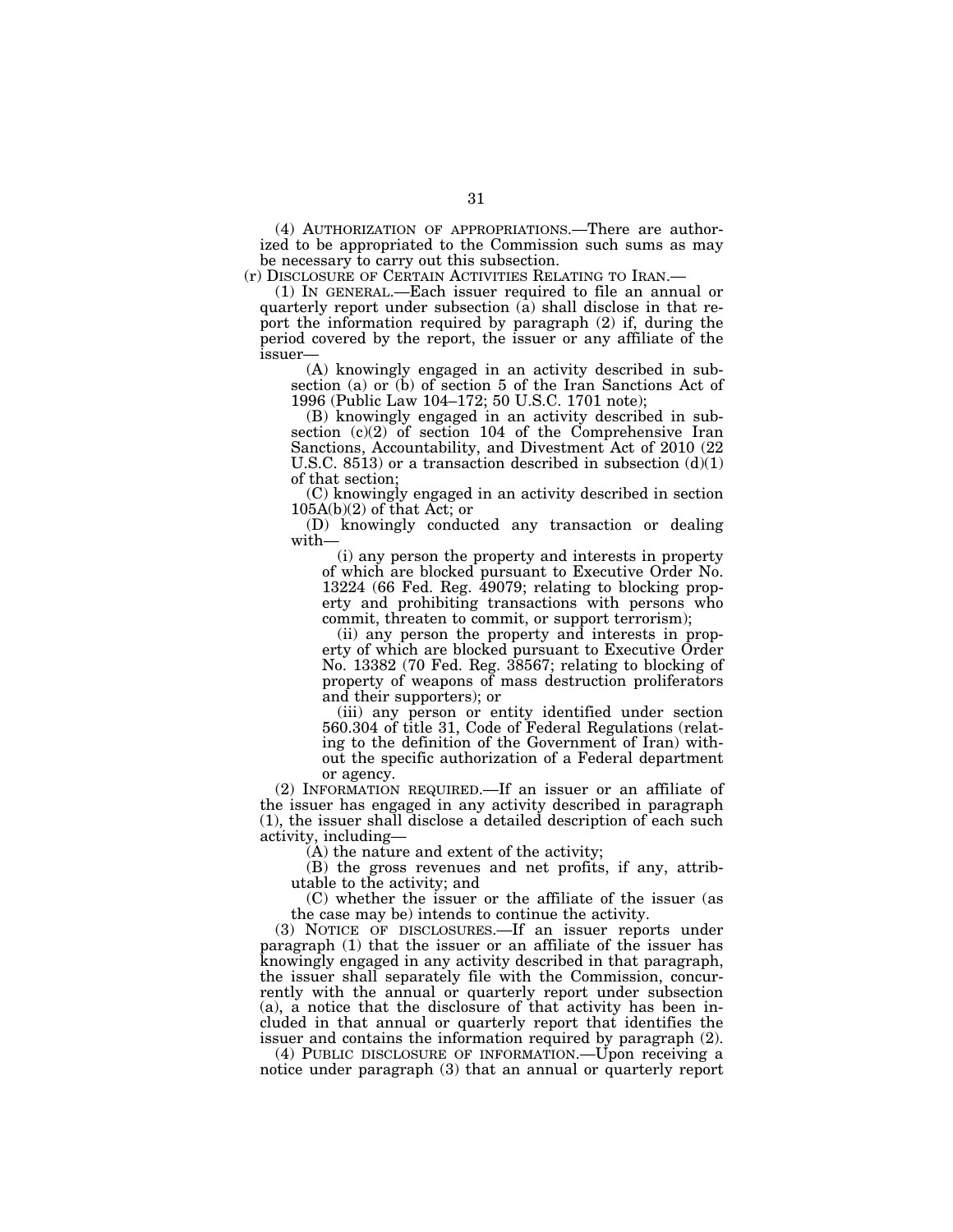includes a disclosure of an activity described in paragraph (1), the Commission shall promptly—

(A) transmit the report to—

(i) the President;

(ii) the Committee on Foreign Affairs and the Committee on Financial Services of the House of Representatives; and

(iii) the Committee on Foreign Relations and the Committee on Banking, Housing, and Urban Affairs of the Senate; and

(B) make the information provided in the disclosure and the notice available to the public by posting the information on the Internet website of the Commission.

(5) INVESTIGATIONS.—Upon receiving a report under paragraph (4) that includes a disclosure of an activity described in paragraph (1) (other than an activity described in subparagraph (D)(iii) of that paragraph), the President shall—

(A) initiate an investigation into the possible imposition of sanctions under the Iran Sanctions Act of 1996 (Public Law 104–172; 50 U.S.C. 1701 note), section 104 or 105A of the Comprehensive Iran Sanctions, Accountability, and Divestment Act of 2010, an Executive order specified in clause (i) or (ii) of paragraph  $(1)(D)$ , or any other provision of law relating to the imposition of sanctions with respect to Iran, as applicable; and

(B) not later than 180 days after initiating such an investigation, make a determination with respect to whether sanctions should be imposed with respect to the issuer or the affiliate of the issuer (as the case may be).

(6) SUNSET.—The provisions of this subsection shall terminate on the date that is 30 days after the date on which the President makes the certification described in section 401(a) of the Comprehensive Iran Sanctions, Accountability, and Divestment Act of 2010 (22 U.S.C. 8551(a)).

*(s) PAY RAISE DISCLOSURES.—An issuer required to file an annual report under this section or section 15(d), that is not an emerging growth company, shall include in such report—* 

*(1) the percentage increase in the median of the annual total compensation of all executive officers (as such term is defined in section 240.3b–7 of title 17, Code of Federal Regulations) of the issuer over the last completed fiscal year;* 

*(2) the percentage increase in the median of the annual total compensation of all employees of the issuer, excluding executive officers, over the last completed fiscal year;* 

*(3) the ratio of the percentage described in paragraph (1) to the percentage described in paragraph (2);* 

*(4) a comparison of the percentage described in paragraph (1) to the percentage change over the same period in the Consumer Price Index for All Urban Consumers published by the Bureau of Labor Statistics of the Department of Labor; and* 

*(5) a comparison of the percentage described in paragraph (2) to the percentage change over the same period in the Consumer Price Index for All Urban Consumers published by the Bureau of Labor Statistics of the Department of Labor.* 

\* \* \* \* \* \* \*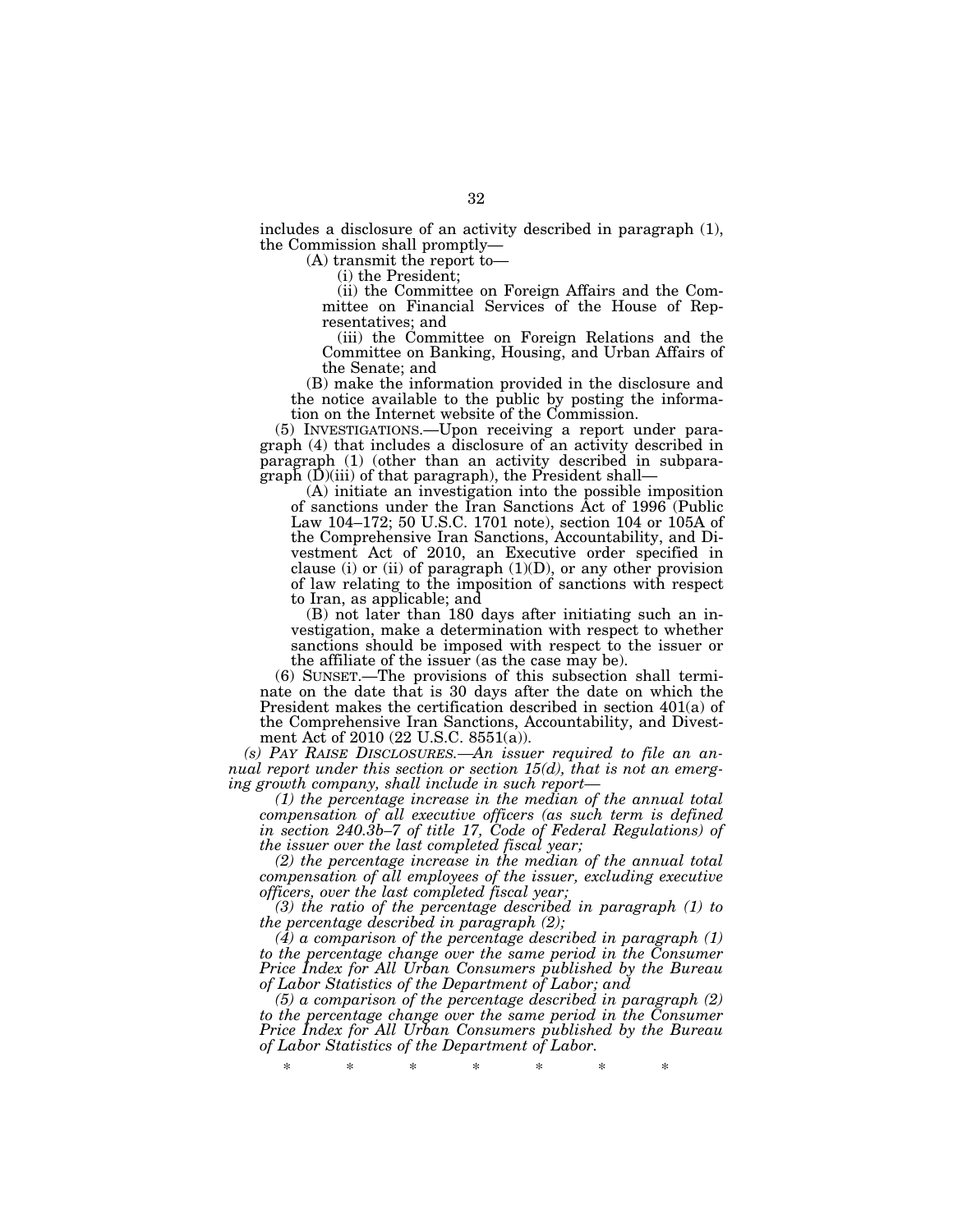# MINORITY VIEWS

Republicans support providing information that is useful to investors in making their investment decisions. However, H.R. 4242, the *Greater Accountability in Pay Act of 2019*, does not provide any such information.

H.R. 4242 would require public companies to annually disclose the pay raise percentage for its executives and the pay raise percentage for its median employee over the past year and compare each to the rate of inflation. The bill would also require public companies to disclose the ratio between the two pay raise percentages. It is unclear what problem the bill is trying to solve. It is duplicative of existing mandatory compensation disclosures and does nothing to raise employee wages. Rather, the bill is another attempt to facilitate the naming and shaming of public companies.

Similar to many regulations the Democrats are proposing this Congress, their solution for helping workers and raising wages is increased mandatory disclosures. These disclosures serve only to raise a company's compliance costs and does little to increase employee wages except for the attorneys handling such unnecessary paperwork. Moreover, this bill is duplicative of the mandatory CEO pay ratio disclosure in section 953(b) of the Dodd-Frank Act.<sup>1</sup> This section requires public companies to disclose the median compensation amount of the company's workforce and compare that number to the company's CEO compensation amount in the form of a ratio under the pay ratio mandate.2

A company's pay ratio is a unique calculation based on that company's custom methodology and unique composition and structure. It is meaningless as a comparative metric outside of a name-andshame tool. For instance, Facebook reported in its 2019 proxy statement that CEO Mark Zuckerberg's total compensation for 2018 was \$22,554,543, but he only received \$1 in salary that year.3 Facebook reported that Zuckerberg's 2018 annual total compensation consisted almost entirely of costs related to his personal security and use of private aircraft.4 Meanwhile, the median of the annual total compensation of all Facebook employees (excluding Zuckerberg) in  $2018$  was \$228,651.<sup>5</sup>

Despite Zuckerberg receiving \$1 in salary and not participating in the company's bonus plan nor receiving any equity award,

<sup>&</sup>lt;sup>1</sup> Public Law No. 111–203, sec. 953(b), 124 Stat. 1376, 1904 (2010), as amended by Public Law No. 112–106, sec. 102(a)(3), 126 Stat. 306, 309 (2012). Section 102(a)(3) of the JOBS Act amended Section 953(b) of the Dodd-F

ing growth companies as that term is defined in Section 3(a) of the Exchange Act. <sup>2</sup>*SEC Adopts Interpretive Guidance on Pay Ratio Rule*, U.S. SECURITIES AND EXCHANGE COMMISSION (Sept. 21, 2017), https://www.sec.gov/news/

MISSION (Sept. 21, 2017), https://www.sec.gov/news/press-release/2017-172.<br><sup>3</sup> 2019 *Facebook proxy statement (*April 12, 2019), https://www.sec.gov/Archives/edgar/data/<br>1326801/000132680119000025/

facebook2019definitiveprox.htm#sC6005339F0C55875B20BBB92D61AC81F. 4 *Id*. 5 *Id*.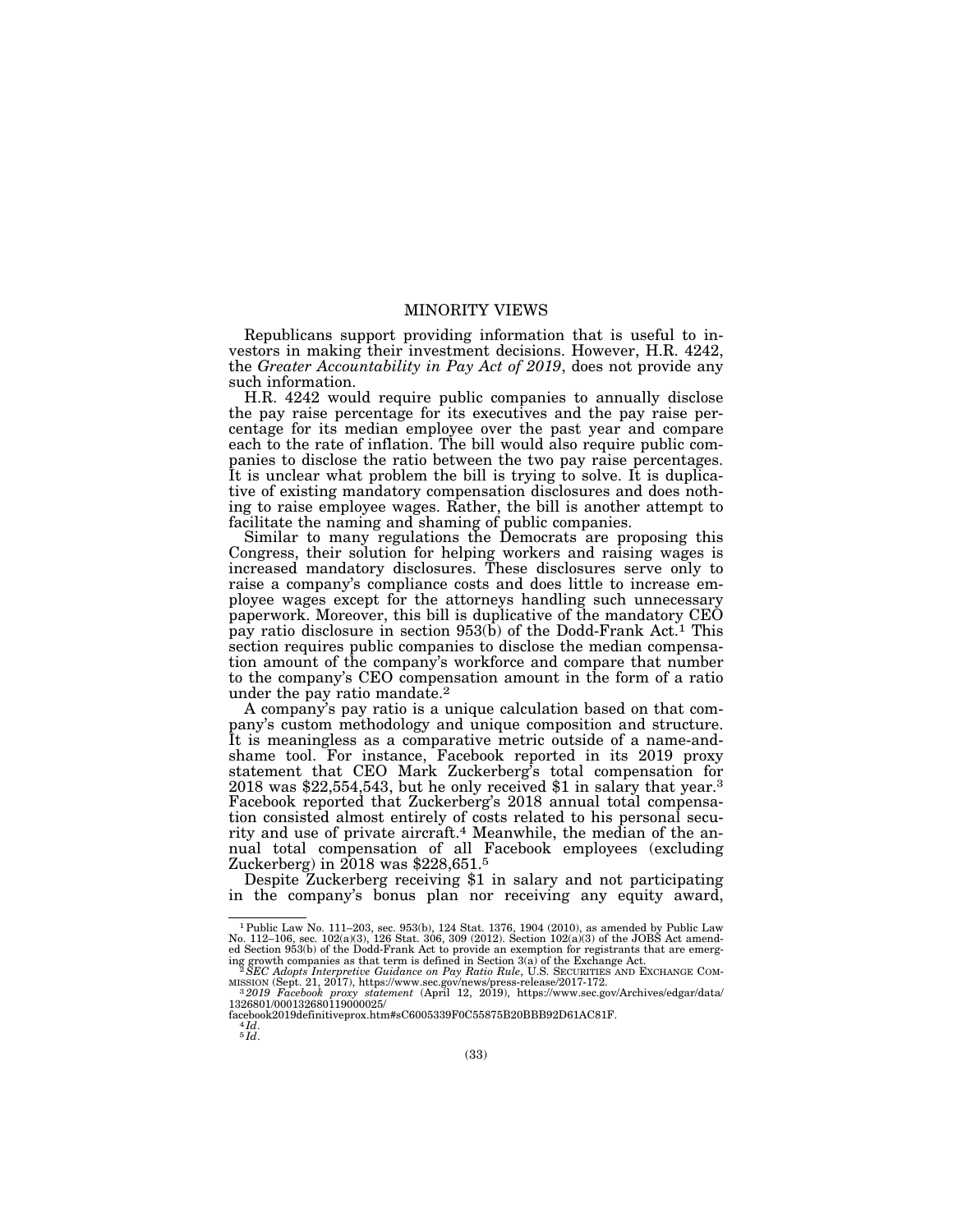Facebook's reported 2018 CEO pay ratio—the ratio of its CEO's annual total compensation to the median of the annual total compensation of all other employees—was 99 to 1.6 For the same period, Apple reported that its CEO pay ratio was 283 to 1 based on the \$15,682,219 in annual total compensation of CEO Tim Cook, which included his base salary of \$3 million, and the \$55,426 in annual total compensation of its median compensated employee.7 The discrepancy between Apple's CEO compensation and Facebook's CEO compensation demonstrates the ratio is misleading to the point of uselessness for everyday investors. While Zuckerberg's salary was \$1, his compensation listed to satisfy this disclosure requirement was derived almost entirely from his travel and security costs and not the equity he owned in Facebook. On the other hand, Apple's CEO compensation does not include such travel and security costs and instead is derived from a significant salary amount.

The data on pay raise ratios as required under H.R. 4242 would be similarly meaningless for comparative analyses and everyday investors attempting to evaluate investment choices. Just like the existing CEO pay ratio disclosure, the pay raise ratio disclosure required by H.R. 4242 would be useful only for naming and shaming public companies. The data would be misleading to everyday investors as the ratio is not comparable among companies due to different operational structures, geographic locations, and business strategies. Finally, this disclosure under H.R. 4242 would add to a company's compliance costs instead of being allocated to other areas in the company, such as increasing workers' wages.

While Committee Democrats claim this bill is designed to benefit American workers, the only benefit from H.R. 4242 will be to the regulatory lawyers and accountants that companies hire in order to comply with yet another mandatory disclosure. American jobs are not created nor are wages increased by piling on more disclosure requirements for public companies. If anything, such misguided policy will likely have the opposite effect by adding unnecessary compliance costs that deter companies from expanding and going public. Companies that decide to go public increase their workforces by forty-five percent relative to private companies.8 To facilitate job creation within public companies, we should be focusing on policies that make companies want to expand and go public, not onerous policies that saddle them with more burdens and incentivize them to stay private.

To protect the robust American markets, Committee Republicans are committed to ensuring that information sought through mandatory disclosures has a legitimate public policy purpose and actually allows investors to make well-informed investment decisions. H.R. 4242 lacks such purpose, and therefore Committee Republicans cannot support the bill.

BILL HUIZENGA. DAVID KUSTOFF. TOM EMMER.

<sup>6</sup> *Id*. 7 *2019 Apple proxy statement* (Jan. 8, 2019), https://www.sec.gov/Archives/edgar/data/320193/

<sup>&</sup>lt;sup>8</sup> See Testimony of Scott Kupor, Meeting Before the Investor Advisory Comm. of the Securities and Exchange Commission (June 22, 2017), *available at* https://www.sec.gov/spotlight/investoradvisory-committee-2012/kupor-sec-testimony.pdf.